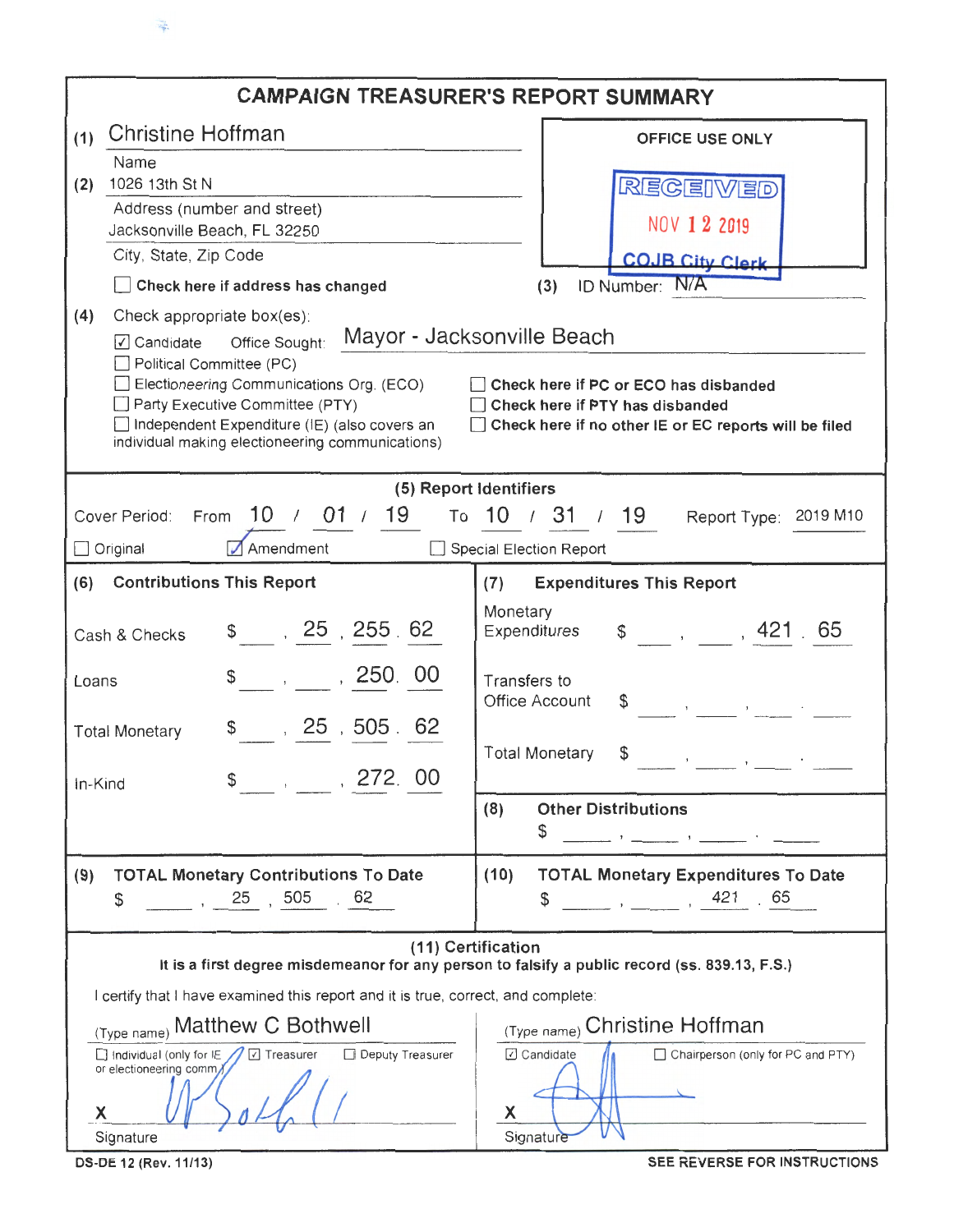#### (1) Name Christine Hoffman (2) 1.D. Number N/A

| (3) Cover Period | 10 / 01 / 2019 through 10/ 31 / 2019                |                | (4) Page 1 of 9 |              |             |           |        |
|------------------|-----------------------------------------------------|----------------|-----------------|--------------|-------------|-----------|--------|
| (5)<br>Date      | (7)<br>Full Name                                    |                | (8)             | (9)          | (10)        | (11)      | (12)   |
| (6)              | (Last, Suffix, First, Middle)                       |                |                 |              |             |           |        |
| Sequence         | Street Address &                                    |                | Contributor     | Contribution | In-kind     |           |        |
| Number           | City, State, Zip Code                               | Type           | Occupation      | Type         | Description | Amendment | Amount |
| 10/1/2019        | Christine Hoffman<br>1026 13th Street North         | $\mathsf S$    | Museum          | <b>LOA</b>   |             |           | \$250  |
| 1                | Jacksonville Beach, FL<br>32250                     |                | Director        |              |             |           |        |
| 10/5/2019        | Faith Stone<br>1260 Willow Oaks Dr. W.              | $\overline{1}$ | Retired         | <b>CHE</b>   |             |           | \$500  |
| $\overline{c}$   | Jacksonville Beach, FL<br>32250                     |                |                 |              |             |           |        |
| 10/5/2019        | Rick Hoffman<br>1260 Willow Oaks Dr. W.             | $\mathbf{I}$   | Retired         | CHE          |             |           | \$500  |
| 3                | Jacksonville Beach, FL<br>32250                     |                | Military        |              |             |           |        |
| 10/5/2019        | Jack Schmidt                                        | $\mathbf{I}$   | Retired         | CHE          |             |           | \$500  |
| 4                | 55 San Juan Drive<br>Ponte Vedra Beach, FL<br>32082 |                |                 |              |             |           |        |
| 10/5/2019        | Katherine LeMaster<br>3033 Cypress Creek            |                | Medical         | CHE          |             |           | \$500  |
| 5                | Drive, East<br>Ponte Vedra Beach, FL<br>32082       |                |                 |              |             |           |        |
| 10/6/2019        | <b>Richard Riley</b><br>306 Plaza                   |                |                 | CHE          |             |           | \$100  |
| 6                | Atlantic Beach, FL 32233                            |                |                 |              |             |           |        |
| 10/8/2019        | Calvin Whitaker<br>1168 24th St N                   |                | Medical         | CHE          |             |           | \$500  |
| $\overline{7}$   | Jacksonville Beach, FL<br>32250                     |                | Sales           |              |             |           |        |
| 10/8/2019        | Stephen Kowkabany<br>102 Magnolia Street            | $\overline{1}$ | Engineer        | <b>CHE</b>   |             |           | \$300  |
| 8                | Neptune Beach, FL<br>32266                          |                |                 |              |             |           |        |

OS-DE 13 (Rev. 08/03) SEE REVERSE FOR INSTRUCTIONS AND CODE VALUES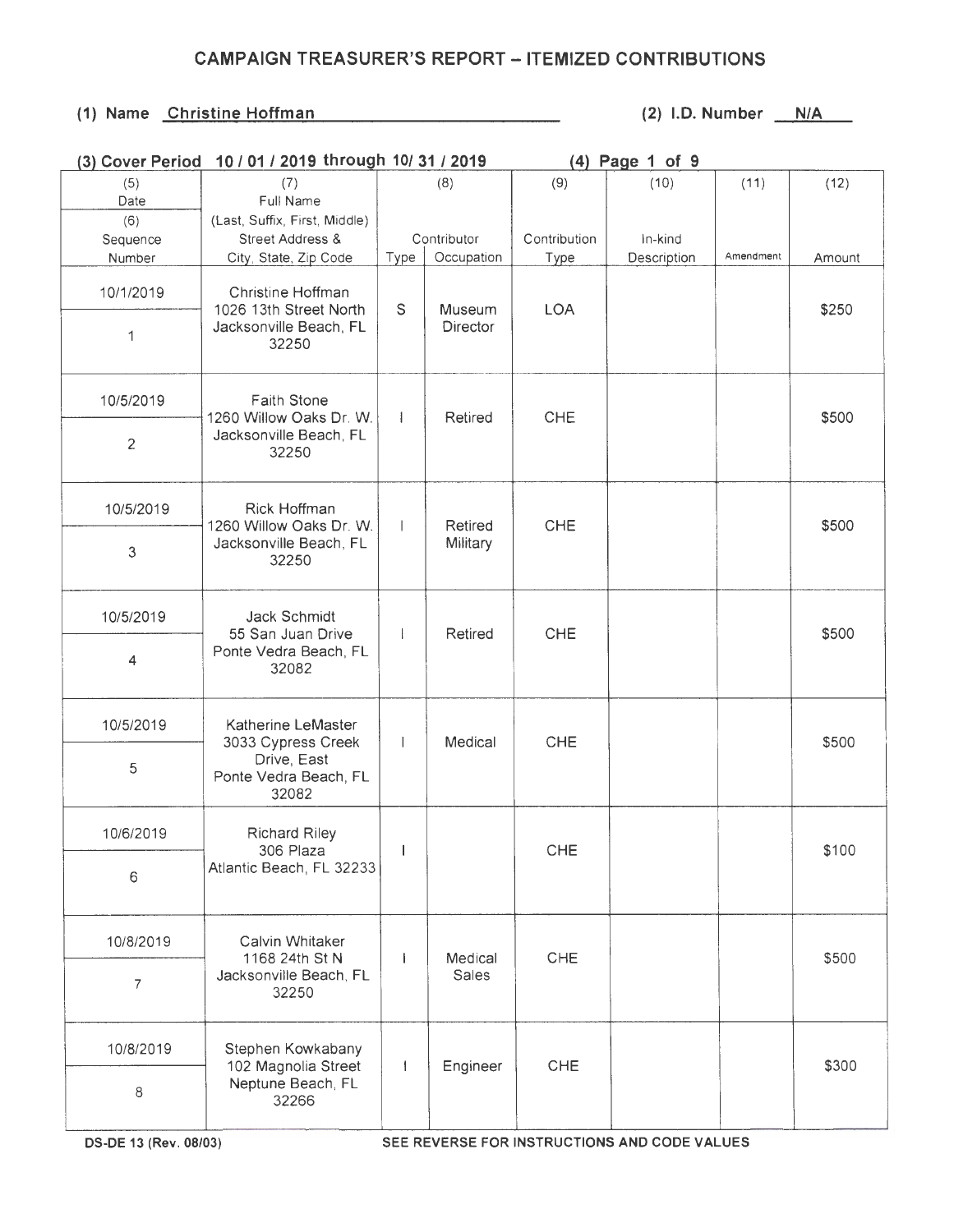| (3) Cover Period | 10/01/2019                                                  | through        |             | 10/31/2019   | (4) Page 2 of 9 |           |         |
|------------------|-------------------------------------------------------------|----------------|-------------|--------------|-----------------|-----------|---------|
| (5)              | (7)                                                         |                | (8)         | (9)          | (10)            | (11)      | (12)    |
| Date             | Full Name                                                   |                |             |              |                 |           |         |
| (6)              | (Last, Suffix, First, Middle)                               |                |             |              |                 |           |         |
| Sequence         | Street Address &                                            |                | Contributor | Contribution | In-kind         |           |         |
| Number           | City, State, Zip Code                                       | Type           | Occupation  | Type         | Description     | Amendment | Amount  |
| 10/9/2019        | Jamie Bavier                                                |                |             |              |                 |           |         |
| 9                | 226 Peter Island Dr<br>St. Augustine, FL 32092              | 1              |             | CHE          |                 |           | \$100   |
| 10/9/2019        | Natasha Larson<br>14750 Beach Blvd #10                      | $\mathbf{I}$   |             | CHE          |                 |           | \$30    |
| 10               | Jacksonville, FL 32250                                      |                |             |              |                 |           |         |
| 10/9/2019        | Guzman Castro<br>516 14th Ave N                             | $\overline{1}$ | Financial   | CHE          |                 |           | \$200   |
| 11               | Jacksonville Beach, FL<br>32250                             |                | Advisor     |              |                 |           |         |
| 10/9/2019        | Amanda Morrow                                               | $\pm$          | Realtor     | CHE          |                 |           | \$250   |
| 12               | 46 Lake Julia Drive South<br>Ponte Vedra Beach, FL<br>32082 |                |             |              |                 |           |         |
| 10/9/2019        | <b>Jesse Forst</b><br>325 Royal Tern Rd South               | $\mathbf{I}$   |             | CHE          |                 |           | \$100   |
| 13               | Ponte Vedra Beach, FL<br>32082                              |                |             |              |                 |           |         |
| 10/10/2019       | Sam Veal<br>16 Ponte Vedra Circle                           | $\mathbf{1}$   | Festival    | CHE          |                 |           | \$500   |
| 14               | Ponte Vedra Beach, FL<br>32082                              |                | Director    |              |                 |           |         |
| 10/10/2019       | Douglas Wood<br>19 Cedar Point Drive                        | $\mathbf{I}$   |             | CHE          |                 |           | \$100   |
| 15               | Palm Coast, FL 32164                                        |                |             |              |                 |           |         |
| 10/10/2019       | Margie Horvath<br>13846 Atlantic Boulevard,                 | $\mathbf{I}$   | Retired     | CHE          |                 |           | \$1,000 |
| 16               | #201<br>Jacksonville, FL 32225                              |                |             |              |                 |           |         |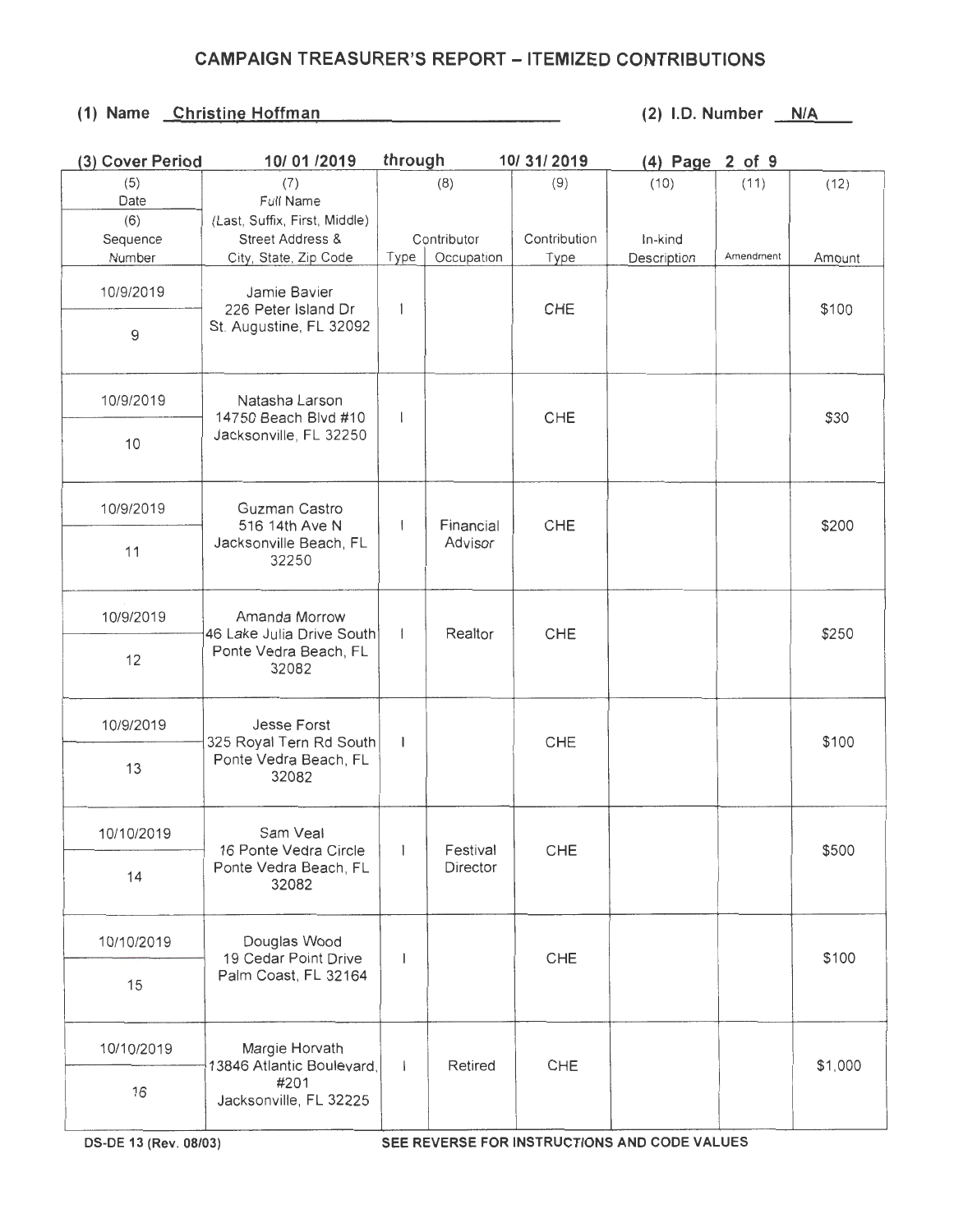| (3) Cover Period | 10 / 01 / 2019                                                      | through 10 / 31 / 2019   |                     |              | $(4)$ Page 3 of 9 |           |         |
|------------------|---------------------------------------------------------------------|--------------------------|---------------------|--------------|-------------------|-----------|---------|
| (5)              | (7)                                                                 |                          | (8)                 | (9)          | (10)              | (11)      | (12)    |
| Date<br>g        | Full Name                                                           |                          |                     |              |                   |           |         |
| (6)              | (Last, Suffix, First, Middle)                                       |                          |                     |              |                   |           |         |
| Sequence         | <b>Street Address &amp;</b>                                         |                          | Contributor         | Contribution | In-kind           |           |         |
| Number           | City, State, Zip Code                                               | Type                     | Occupation          | Type         | Description       | Amendment | Amount  |
| 10/10/2019       | Peggy Cornelius<br>PO Box 330718                                    | $\overline{\phantom{a}}$ | Construction        | CHE          |                   |           | \$200   |
| 17               | Atlantic Beach, FL 32233                                            |                          | Contractor          |              |                   |           |         |
| 10/10/2019       | Corinna Hoffman<br>3599 Old Sawmill Court                           | $\overline{\phantom{a}}$ |                     | CHE          |                   |           | \$50    |
| 18               | Orange Park, FL 32073                                               |                          |                     |              |                   |           |         |
| 10/10/2019       | Michelle Cook<br>Protected                                          | I                        | Police Chief        | CHE          |                   |           | \$250   |
| 19               |                                                                     |                          |                     |              |                   |           |         |
| 10/14/2019       | JK Bing<br>328 Shipwreck Avenue<br>Ponte Vedra Beach, FL<br>32081   | $\mathsf{I}$             | Accountant          | CHE          |                   |           | \$500   |
| 20               |                                                                     |                          |                     |              |                   |           |         |
| 10/23/19         | Apex Insurance Agency<br>201 Concourse                              | B                        | Insurance           | CHE          |                   |           | \$1,000 |
| 21               | Boulevard, Suite 260<br>Glen Allen, VA 23060                        |                          | Agency              |              |                   |           |         |
| 10/23/2019       | Peachtree Special Risk<br><b>Brokers</b>                            | B                        | Insurance           | CHE          |                   |           | \$1,000 |
| 22               | 3525 Piedmont Road NE<br>Building 5, Suite 700<br>Atlanta, GA 30305 |                          | <b>Broker</b>       |              |                   |           |         |
| 10/23/2019       | Public Risk Insurance<br>Advisors                                   | B                        | Insurance           | CHE          |                   |           | \$1,000 |
| 23               | 221 S. Ridgewood<br>Avenue, Suite 210<br>Daytona Beach, FL 32114    |                          | Agency              |              |                   |           |         |
| 10/23/2019       | Brown & Brown, Inc.                                                 | B                        |                     | CHE          |                   |           | \$1,000 |
| 24               | 221 S. Ridgewood<br>Avenue, Suite 210<br>Daytona Beach, FL 32114    |                          | Insurance<br>Agency |              |                   |           |         |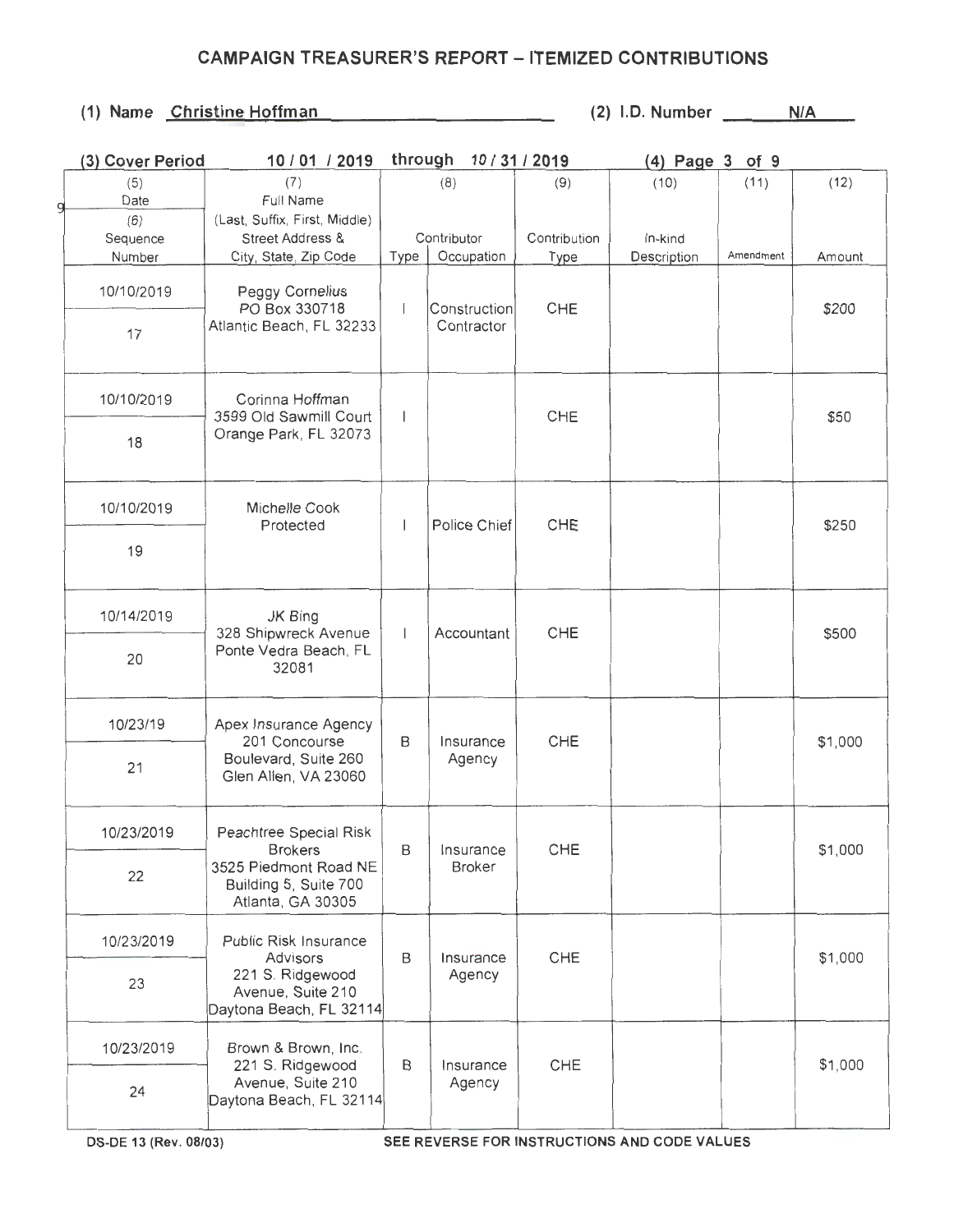| (3) Cover Period | through 10/ 31 / 2019<br>10/01/2019                                      |                          |               | $(4)$ Page 4 of 9 |             |           |         |
|------------------|--------------------------------------------------------------------------|--------------------------|---------------|-------------------|-------------|-----------|---------|
| (5)              | (7)                                                                      |                          | (8)           | (9)               | (10)        | (11)      | (12)    |
| Date             | Full Name                                                                |                          |               |                   |             |           |         |
| (6)              | (Last, Suffix, First, Middle)                                            |                          |               |                   |             |           |         |
| Sequence         | Street Address &                                                         |                          | Contributor   | Contribution      | In-kind     |           |         |
| Number           | City, State, Zip Code                                                    | Type                     | Occupation    | Type              | Description | Amendment | Amount  |
| 10/23/2019       | Brown & Brown of Florida,                                                |                          |               |                   |             |           |         |
| 25               | Inc.<br>221 S. Ridgewood<br>Avenue, Suite 210<br>Daytona Beach, FL 32114 | B<br>Insurance<br>Agency |               | CHE               |             |           | \$1,000 |
| 10/23/2019       | <b>Preferred Government</b><br>Claims Solutions, Inc.                    | B                        | Insurance     | CHE               |             |           | \$1,000 |
| 26               | PO Box 958456<br>Lake Mary, FL 32795                                     |                          | Claims        |                   |             |           |         |
| 10/23/2019       | USIS<br>PO Box 616648                                                    | B                        | Claims        | CHE               |             |           | \$1,000 |
| 27               | Orlando, FL 32861                                                        |                          | Administrator |                   |             |           |         |
| 10/23/2019       | <b>Public Risk Underwriters</b><br>of Florida, Inc.                      | B                        | Insurance     | CHE               |             |           | \$1,000 |
| 28               | 615 Crescent Executive<br>Court, Suite 600<br>Lake Mary, FL 32746        |                          | Underwriter   |                   |             |           |         |
| 10/23/2019       | Bell & Roper, PA<br>2707 East Jefferson                                  | B                        | Law Firm      | CHE               |             |           | \$1,000 |
| 29               | <b>Street</b><br>Orlando, FL 32803                                       |                          |               |                   |             |           |         |
| 10/23/2019       | Kelly Kronenberg, PA<br>8201 Peters Road, Suite                          | $\mathsf{B}$             | Law Firm      | CHE               |             |           | \$1,000 |
| 30               | 4000<br>Ft. Lauderdale, FL 33324                                         |                          |               |                   |             |           |         |
| 10/23/2019       | Layman H. Reynolds, Jr<br>9142 Southern Oak Lane                         | T                        | Attorney      | CHE               |             |           | \$1,000 |
| 31               | Jupiter, FL 33478                                                        |                          |               |                   |             |           |         |
| 10/23/2019       | Cate Bates<br>1190 Triple Crown Court                                    | $\overline{1}$           |               | CHE               |             |           | \$75    |
| 32               | Awendaw, South Carolina<br>29429                                         |                          |               |                   |             |           |         |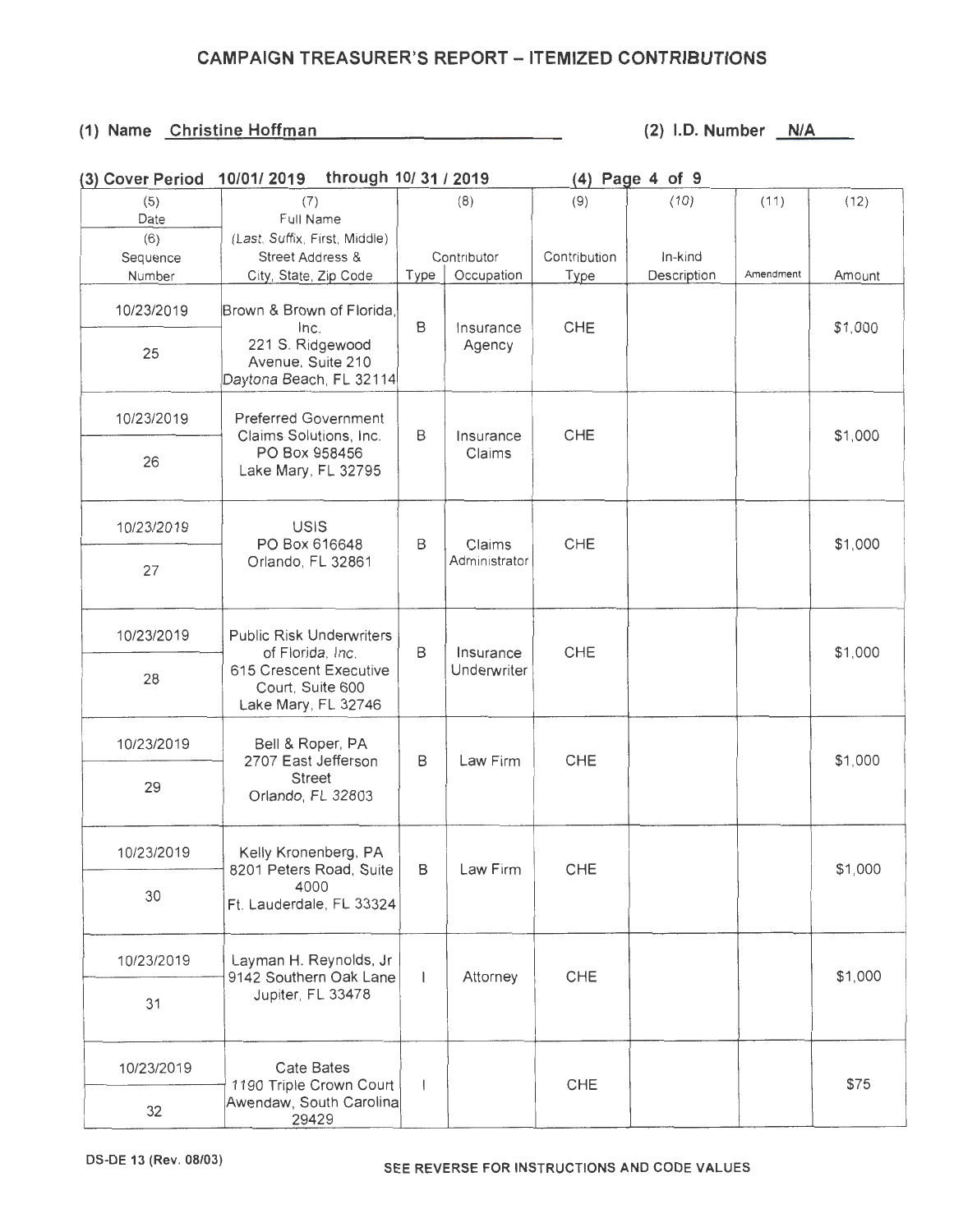| (3) Cover Period 10/01/2019 | through | 10/31/2019 | $(4)$ Page 5 of 9 |  |
|-----------------------------|---------|------------|-------------------|--|

| (5)<br>Date               | (7)<br>Full Name                                                           |                          | (8)                       | (9)                  | (10)                   | (11)      | (12)   |
|---------------------------|----------------------------------------------------------------------------|--------------------------|---------------------------|----------------------|------------------------|-----------|--------|
| (6)<br>Sequence<br>Number | (Last, Suffix, First, Middle)<br>Street Address &<br>City, State, Zip Code | Type                     | Contributor<br>Occupation | Contribution<br>Type | In-kind<br>Description | Amendment | Amount |
| 10/24/2019                | <b>Burns Dobbins</b><br>4754 West Boulevard                                | $\overline{\phantom{a}}$ |                           | CHE                  |                        |           | \$50   |
| 33                        | Naples, FL 34103                                                           |                          |                           |                      |                        |           |        |
| 10/24/2019                | Laura Mitrick<br>1709 Park Terrace West                                    | $\overline{1}$           |                           | CHE                  |                        |           | \$100  |
| 34                        | Atlantic Beach, FL 32233                                                   |                          |                           |                      |                        |           |        |
| 10/24/2019                | Linda Lanier<br>1618 Atlantic Beach Drive                                  | $\overline{1}$           | Retired                   | <b>INK</b>           | Food/Drinks            |           | \$272  |
| 35                        | Atlantic Beach, FL 32233                                                   |                          |                           |                      |                        |           |        |
| 10/25/2019                | Mary Stutts<br>1709 Leeward Lane                                           | $\mathbf{I}$             | Insurance                 | CHE                  |                        |           | \$200  |
| 36                        | Neptune Beach, FL<br>32266                                                 |                          |                           |                      |                        |           |        |
| 10/25/2019                | Mary Ulrich<br>151 Club Drive                                              | $\overline{1}$           | Retired                   | CHE                  |                        |           | \$150  |
| 37                        | Atlantic Beach, FL 32233                                                   |                          |                           |                      |                        |           |        |
| 10/25/2019                | Rena Coughlin<br>1632 Beach Avenue                                         | $\mathsf{l}$             | Non-Profit                | CHE                  |                        |           | \$150  |
| 38                        | Atlantic Beach, FL 32233                                                   |                          | Executive                 |                      |                        |           |        |
| 10/25/2019                | Brenna Durden<br>904 Sorrento Road                                         | $\mathbf{I}$             |                           | CHE                  |                        |           | \$50   |
| 39                        | Jacksonville, FL 32207                                                     |                          |                           |                      |                        |           |        |
| 10/25/20129               | Cathy Hagan<br>2251 Barefoot Trace                                         | $\mathbf{1}$             |                           | CHE                  |                        |           | \$50   |
| 40                        | Atlantic Beach, FL 32233                                                   |                          |                           |                      |                        |           |        |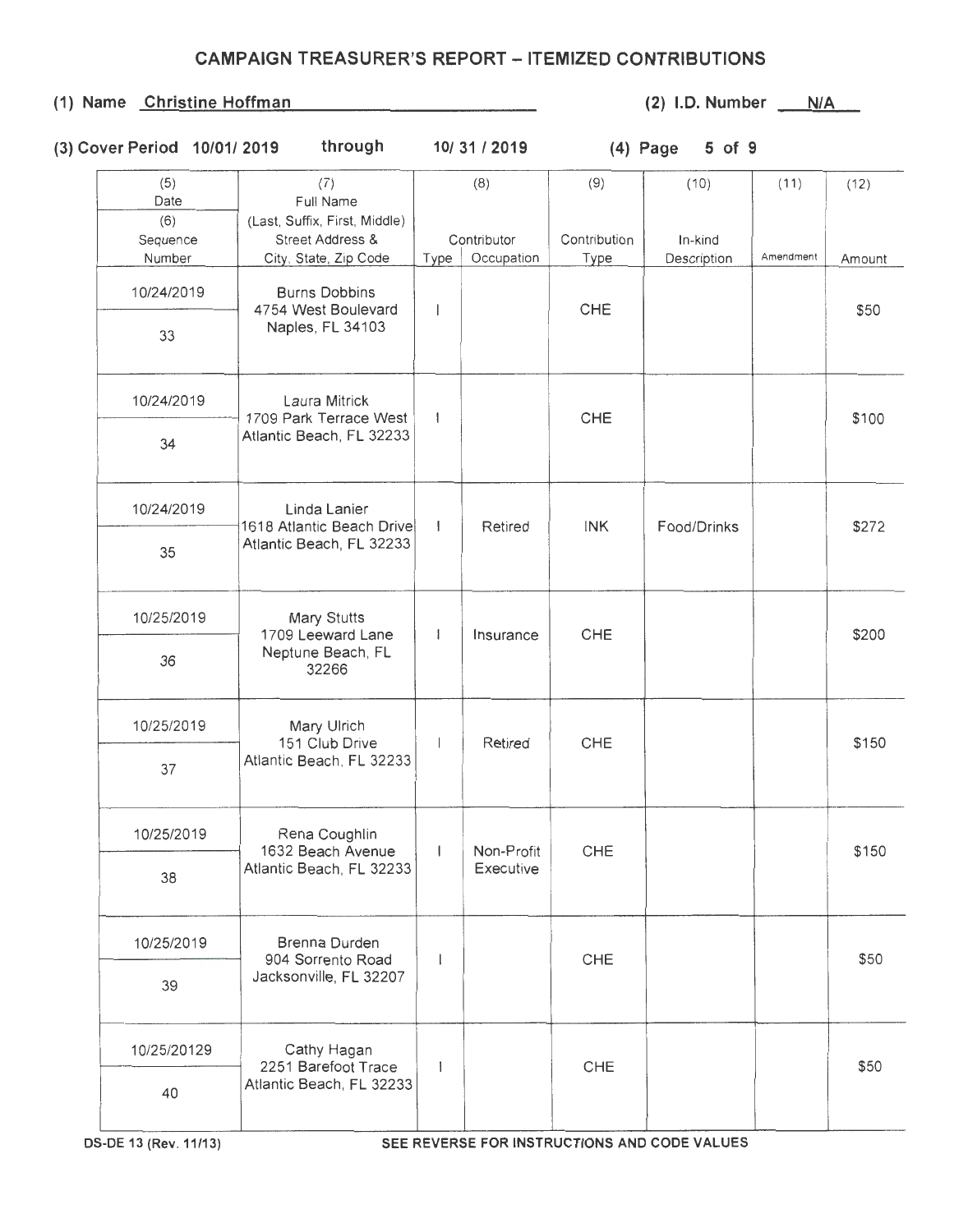(1) Name Christine Hoffman (2) I.D. Number N/A

(3) Cover Period 10/01/ 2019 through 10/31/2019 (4) Page 6 of 9

| 31 / 2019 |  |  |  |  |
|-----------|--|--|--|--|
|-----------|--|--|--|--|

| (5)             | (7)                                                          | (8)            |                               | (9)          | (10)        | (11)      | (12)    |
|-----------------|--------------------------------------------------------------|----------------|-------------------------------|--------------|-------------|-----------|---------|
| Date            | Full Name                                                    |                |                               |              |             |           |         |
| (6)<br>Sequence | (Last, Suffix, First, Middle)<br><b>Street Address &amp;</b> | Contributor    |                               | Contribution | In-kind     |           |         |
| Number          | City, State, Zip Code                                        | Type           | Occupation                    | Type         | Description | Amendment | Amount  |
| 10/25/2019      | <b>Faith Stone</b><br>1260 Willow Oaks Dr. W.                | $\mathbf{I}$   |                               | CHE          |             |           | \$100   |
| 41              | Jacksonville Beach, FL<br>32250                              |                |                               |              |             |           |         |
| 10/25/2019      | Barbara Short<br>1246 Willow Oaks Drive,                     | $\mathbf{1}$   |                               | CHE          |             |           | \$100   |
| 42              | West<br>Jacksonville Beach, FL<br>32250                      |                |                               |              |             |           |         |
| 10/25/2019      | Virginia Natter<br>1810 Atlantic Beach Drive                 | $\mathbf{I}$   |                               | CHE          |             |           | \$100   |
| 43              | Atlantic Beach, FL 32233                                     |                |                               |              |             |           |         |
| 10/25/2019      | Ellen Wiss<br>2025 Beach Avenue<br>Atlantic Beach, FL 32233  | $\mathbf{1}$   | Education<br><b>Materials</b> | CHE          |             |           | \$1,000 |
| 44              |                                                              |                | Provider                      |              |             |           |         |
| 10/25/2019      | Gloria Schmidt<br>55 San Juan Drive                          | $\overline{1}$ | Retail                        | CHE          |             |           | \$500   |
| 45              | Ponte Vedra Beach, FL<br>32082                               |                | Consignment                   |              |             |           |         |
| 10/25/2019      | Judith Beaubouef<br>1209 Beach Avenue                        | $\mathbf{I}$   | Community                     | CHE          |             |           | \$500   |
| 46              | Atlantic Beach, FL 32233                                     |                | Volunteer                     |              |             |           |         |
| 10/25/2019      | Carol Brady Powell<br>1871 Selva Marina Drive                | $\mathbf{1}$   |                               | CHE          |             |           | \$100   |
| 47              | Atlantic Beach, FL 32233                                     |                |                               |              |             |           |         |
| 10/25/2019      | <b>Cornelius Construction</b><br>218 Bay Street              | B              | Construction                  | CHE          |             |           | \$100   |
| 48              | Neptune Beach, FL<br>32266                                   |                |                               |              |             |           |         |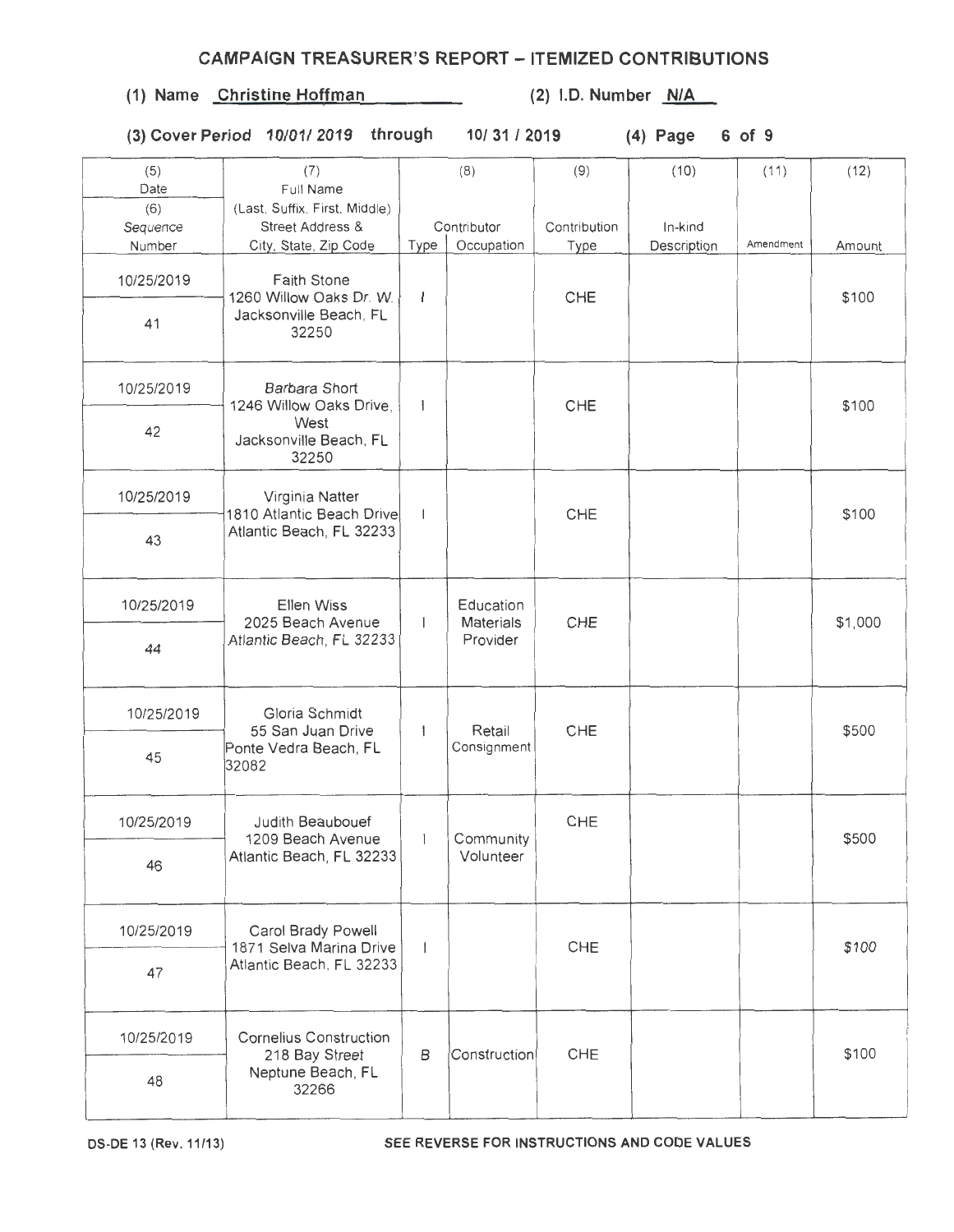|            | through<br>(3) Cover Period 10/01/2019                                            |              | 10/31/2019   |              | $(4)$ Page  | 7 of 9    |         |
|------------|-----------------------------------------------------------------------------------|--------------|--------------|--------------|-------------|-----------|---------|
| (5)        | (7)                                                                               |              | (8)          | (9)          | (10)        | (11)      | (12)    |
| Date       | Full Name                                                                         |              |              |              |             |           |         |
| (6)        | (Last, Suffix, First, Middle)                                                     |              |              |              |             |           |         |
| Sequence   | Street Address &                                                                  |              | Contributor  | Contribution | In-kind     |           |         |
| Number     | City, State, Zip Code                                                             | Type         | Occupation   | Type         | Description | Amendment | Amount  |
| 10/25/2019 | <b>Teresa Ellis</b><br>332 Ponte Vedra Blvd                                       |              |              | CHE          |             |           | \$100   |
| 49         | Ponte Vedra Beach, FL<br>32082                                                    |              |              |              |             |           |         |
| 10/25/2019 | <b>Janice Waters</b><br>1835 Seminole Road                                        |              |              | CHE          |             |           | \$100   |
| 50         | Atlantic Beach, FL 32233                                                          |              |              |              |             |           |         |
| 10/25/2019 | Martina Blythe Waters<br>1829 Seminole Road<br>Atlantic Beach, FL 32233           | $\mathbf{I}$ |              | <b>CHE</b>   |             |           | \$100   |
| 51         |                                                                                   |              |              |              |             |           |         |
| 10/25/2019 | Lori Margerison<br>2997 Sanctuary<br>Boulevard<br>Jacksonville Beach, FL<br>32250 |              |              | CHE          |             |           | \$100   |
| 52         |                                                                                   |              |              |              |             |           |         |
| 10/30/2019 | Alesch Contracting, Inc.<br>1946 Beachside Court                                  | B            | Construction | CHE          |             |           | \$500   |
| 53         | Atlantic Beach, FL 32233                                                          |              | Contractor   |              |             |           |         |
| 10/30/2019 | John Bordelon<br>3804 Duval Drive                                                 | $\mathbf{I}$ |              | CHE          |             |           | \$100   |
| 54         | Ponte Vedra Beach, FL<br>32082                                                    |              |              |              |             |           |         |
| 10/30/2019 | <b>Bob Taylor</b><br>124 Cypress Lagoon                                           |              | Retired      | CHE          |             |           | \$250   |
| 55         | Court<br>Ponte Vedra Beach, FL<br>32082                                           |              |              |              |             |           |         |
| 10/30/2019 | <b>Matthew Mandel</b><br>200 East Broward Blvd.                                   | $\mathbf{I}$ | Attorney     | CHE          |             |           | \$1,000 |
| 56         | #1900<br>Ft. Lauderdale, FL 33301                                                 |              |              |              |             |           |         |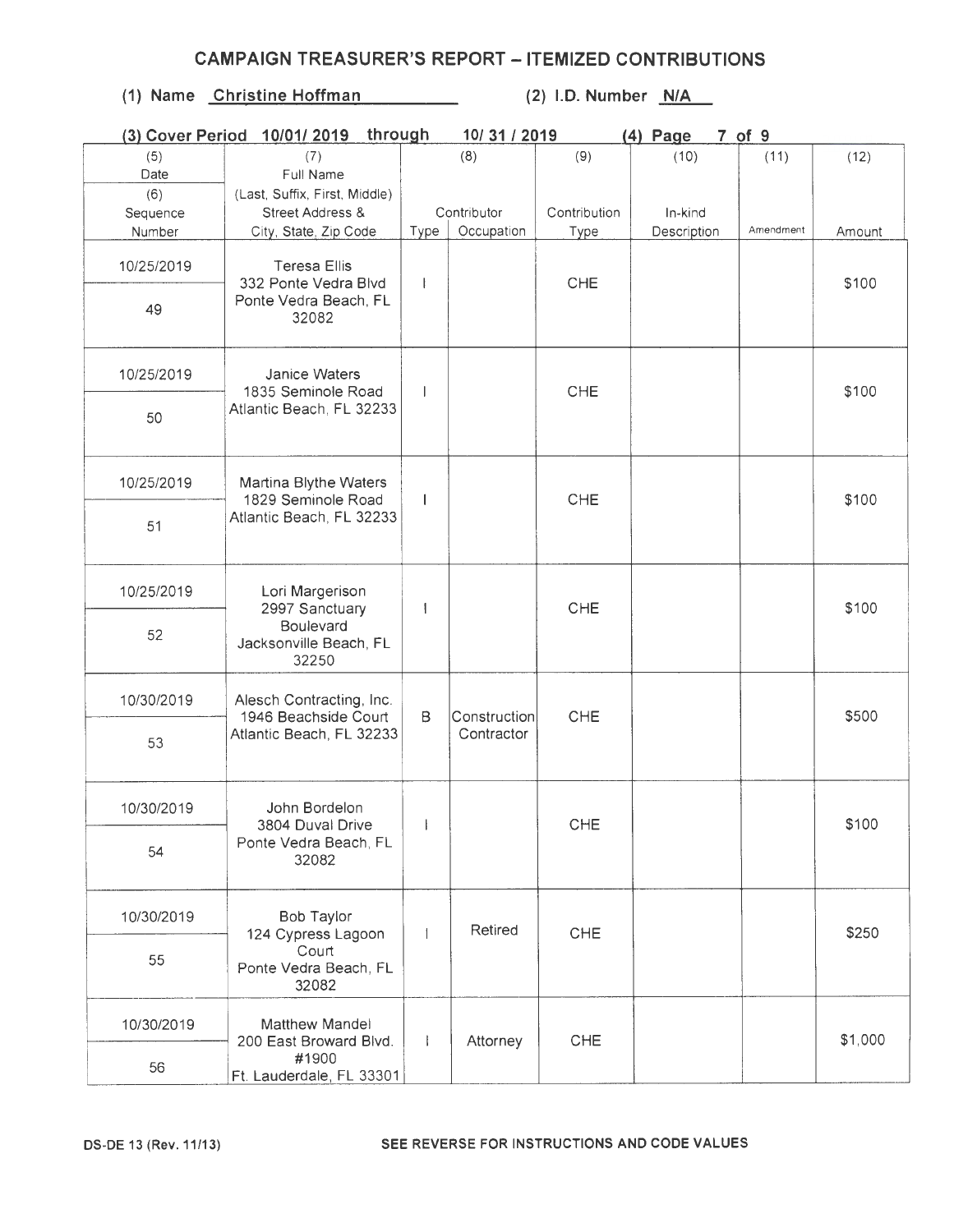| (3) Cover Period | 10/01/2019<br>through                  |                          | 10/31/2019      |              | $(4)$ Page  | 8 of 9    |         |
|------------------|----------------------------------------|--------------------------|-----------------|--------------|-------------|-----------|---------|
| (5)              | (7)                                    |                          | (8)             | (9)          | (10)        | (11)      | (12)    |
| Date             | Full Name                              |                          |                 |              |             |           |         |
| (6)              | (Last, Suffix, First, Middle)          |                          |                 |              |             |           |         |
| Sequence         | Street Address &                       |                          | Contributor     | Contribution | In-kind     |           |         |
| Number           | City, State, Zip Code                  |                          | Type Occupation | Type         | Description | Amendment | Amount  |
| 10/31/2019       | Vystar Credit Union<br>100 3rd St N    | B                        | Bank            | INT          |             |           | \$.62   |
| 57               | Jacksonville Beach, FL<br>32250        |                          |                 |              |             |           |         |
| 10/31/2019       | Pink Door<br>13846 Atlantic Boulevard, | B                        | Property        | CHE          |             |           | \$1,000 |
| 57               | #201<br>Jacksonville, FL 32225         | Management               |                 |              |             |           |         |
| 10/31/2019       | Max Dickinson<br>1199 Beach Avenue     | $\mathbf{I}$             | Retired         | CHE          |             |           | \$500   |
| 58               | Atlantic Beach, FL 32233               |                          |                 |              |             |           |         |
| 10/31/2019       | Jennifer Ryan<br>27 Victory CT         | $\overline{\phantom{a}}$ |                 | CHE          |             |           | \$100   |
| 59               | Jacksonville Beach, FL<br>32250        |                          |                 |              |             |           |         |
| 10/31/2019       | Jason Marques<br>632 Magnolia St       | $\overline{\phantom{a}}$ |                 | CHE          |             |           | \$100   |
| 60               | Neptune Beach, FL 32266                |                          |                 |              |             |           |         |
| 10/31/2019       | Molly Davidson<br>1515 Lockend Ct.     | $\mathbf{1}$             |                 | CHE          |             |           | \$100   |
| 61               | Jacksonville, FL 32221                 |                          |                 |              |             |           |         |
| 10/31/2019       | Holly Tyrrell<br>702 1st Street        | $\mathbf{I}$             | Financial       | CHE          |             |           | \$500   |
| 62               | Neptune Beach, FL 32266                |                          | Advisor         |              |             |           |         |
| 10/31/2019       | Susan Schaad<br>4009 Palm Way          |                          |                 | <b>CHE</b>   |             |           | \$100   |
| 63               | Jacksonville Beach, FL<br>32250        |                          |                 |              |             |           |         |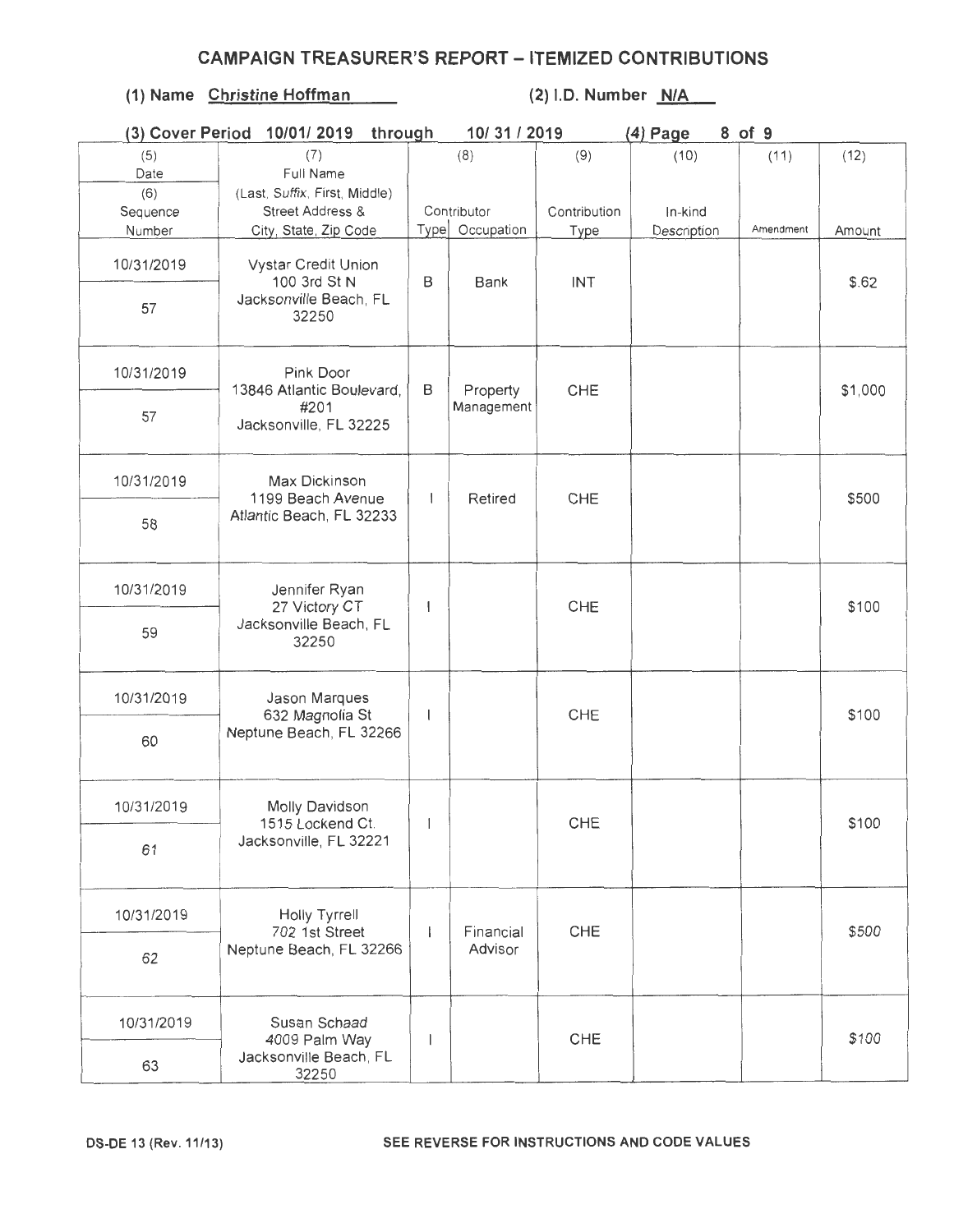# OS-DE 13 (Rev. 11/13) SEE REVERSE FOR INSTRUCTIONS AND CODE VALUES

# CAMPAIGN TREASURER'S REPORT - ITEMIZED CONTRIBUTIONS

# (1) Name Christine Hoffman (2) l.D. Number  $N/A$

(3) Cover Period 10/0112019 through 10/31/2019 (4) Page 9 of 9

| (5)<br>Date | (7)<br>Full Name              |              | (8)         | (9)          | (10)        | (11)      | (12)   |
|-------------|-------------------------------|--------------|-------------|--------------|-------------|-----------|--------|
| (6)         | (Last, Suffix, First, Middle) |              |             |              |             |           |        |
| Sequence    | Street Address &              |              | Contributor | Contribution | In-kind     |           |        |
| Number      | City, State, Zip Code         | Type         | Occupation  | Type         | Description | Amendment | Amount |
|             |                               |              |             |              |             |           |        |
| 10/31/2019  | Joel Schuchmann               |              |             | ${\sf CHE}$  |             |           | \$100  |
|             | 3889 Poinciana Blvd           | $\mathsf{I}$ |             |              |             |           |        |
|             | Jacksonville Beach, FL        |              |             |              |             |           |        |
| 64          | 32250                         |              |             |              |             |           |        |
|             |                               |              |             |              |             |           |        |
|             |                               |              |             |              |             |           |        |
|             |                               |              |             |              |             |           |        |
|             |                               |              |             |              |             |           |        |
|             |                               |              |             |              |             |           |        |
|             |                               |              |             |              |             |           |        |
|             |                               |              |             |              |             |           |        |
|             |                               |              |             |              |             |           |        |
|             |                               |              |             |              |             |           |        |
|             |                               |              |             |              |             |           |        |
|             |                               |              |             |              |             |           |        |
|             |                               |              |             |              |             |           |        |
|             |                               |              |             |              |             |           |        |
|             |                               |              |             |              |             |           |        |
|             |                               |              |             |              |             |           |        |
|             |                               |              |             |              |             |           |        |
|             |                               |              |             |              |             |           |        |
|             |                               |              |             |              |             |           |        |
|             |                               |              |             |              |             |           |        |
|             |                               |              |             |              |             |           |        |
|             |                               |              |             |              |             |           |        |
|             |                               |              |             |              |             |           |        |
|             |                               |              |             |              |             |           |        |
|             |                               |              |             |              |             |           |        |
|             |                               |              |             |              |             |           |        |
|             |                               |              |             |              |             |           |        |
|             |                               |              |             |              |             |           |        |
|             |                               |              |             |              |             |           |        |
|             |                               |              |             |              |             |           |        |
|             |                               |              |             |              |             |           |        |
|             |                               |              |             |              |             |           |        |
|             |                               |              |             |              |             |           |        |
|             |                               |              |             |              |             |           |        |
|             |                               |              |             |              |             |           |        |
|             |                               |              |             |              |             |           |        |
|             |                               |              |             |              |             |           |        |
|             |                               |              |             |              |             |           |        |
|             |                               |              |             |              |             |           |        |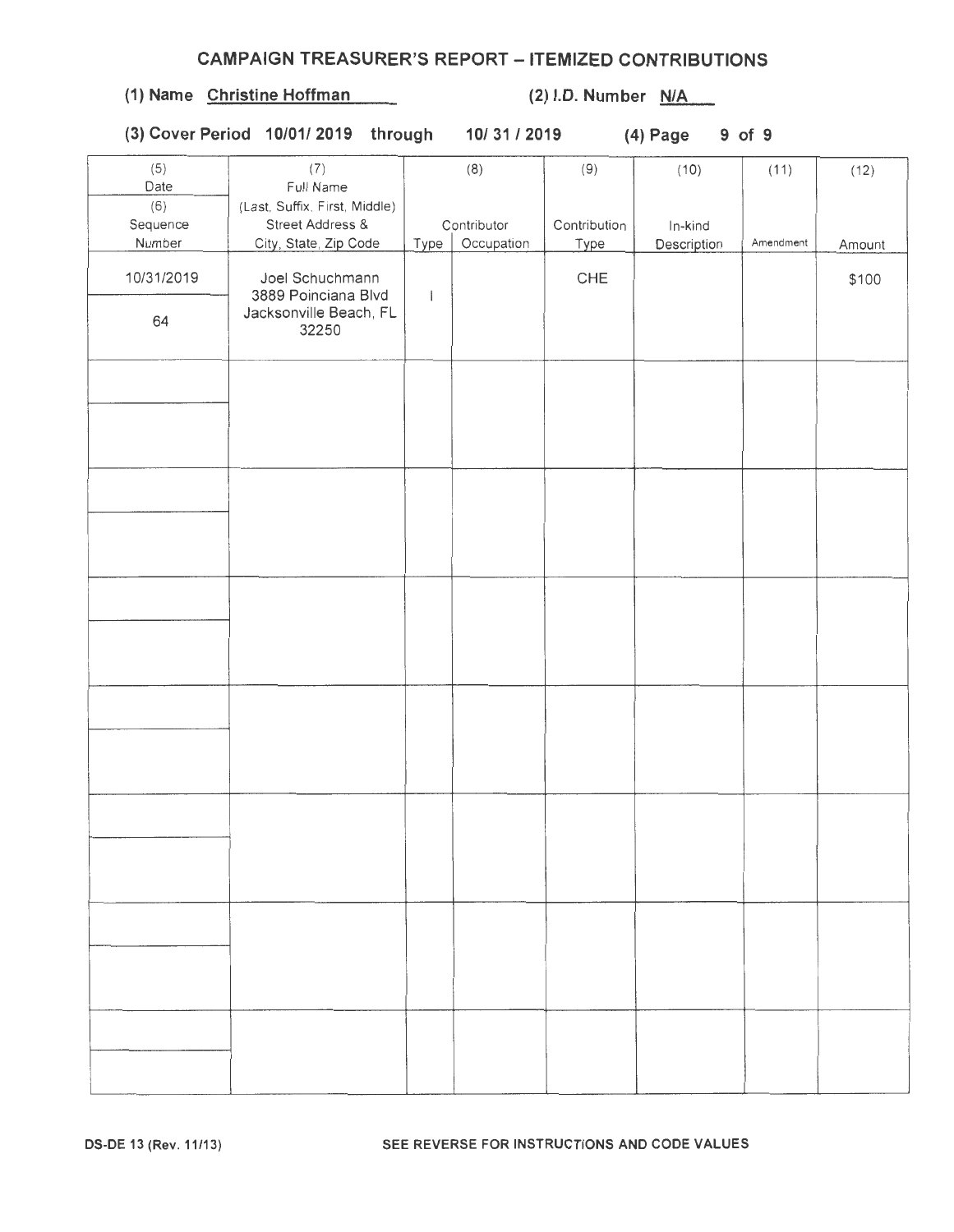CAMPAIGN TREASURER'S REPORT - ITEMIZED EXPENDITURES

(1) Name Christine Hoffman (2) I.D. Number N/A

(3) Cover Period 10 /\_O\_I \_ /-1!!!2...through 10 /\_31\_/-1.Ql2\_ (4) Page \_\_ \_,,1 \_\_ of \_ \_\_.2..\_\_ \_\_

| (5)                                          | (7)                                                                                            | (8)                                                                 | (9)                        | (10)      | (11)     |
|----------------------------------------------|------------------------------------------------------------------------------------------------|---------------------------------------------------------------------|----------------------------|-----------|----------|
| <b>Date</b><br>(6) Sequence<br><b>Number</b> | <b>Full Name</b><br>(Last, Suffix, First, Middle) Street<br>Address &<br>City, State, Zip Code | Purpose<br>(add office sought if<br>contribution to a<br>candidate) | <b>Expenditure</b><br>Type | Amendment | Amount   |
| 10/3/2019                                    | Host Papa<br>1623 Military Road #1013                                                          | Web Hosting                                                         | <b>MON</b>                 |           | \$24.57  |
| 1                                            | Niagara Falls, NY 14304                                                                        |                                                                     |                            |           |          |
| 10/6/2019                                    | PayPal<br>2211 N. 1st St.                                                                      | Service Fee                                                         | <b>MON</b>                 |           | \$3.20   |
| $\overline{c}$                               | San Jose, CA 95131                                                                             |                                                                     |                            |           |          |
| 10/8/2019                                    | PayPal<br>2211 N. 1st St.<br>San Jose, CA 95131                                                | Service Fee                                                         | <b>MON</b>                 |           | \$23.80  |
| 3                                            |                                                                                                |                                                                     |                            |           |          |
| 10/9/2019                                    | PayPal<br>2211 N. 1st St.                                                                      | Service Fee                                                         | <b>MON</b>                 |           | \$21.22  |
| $\overline{4}$                               | San Jose, CA 95131                                                                             |                                                                     |                            |           |          |
| 10/9/2019                                    | <b>Harland Clarke</b><br>15955 La Cantera Parkway                                              | <b>Bank Checks</b>                                                  | <b>MON</b>                 |           | \$9.99   |
| 5                                            | San Antonio, TX 78256                                                                          |                                                                     |                            |           |          |
| 10/9/2019                                    | <b>USPS</b><br>1348 Beach Blvd                                                                 | Stamps                                                              | <b>MON</b>                 |           | \$57.19  |
| 6                                            | Jacksonville Beach, FL 32250                                                                   |                                                                     |                            |           |          |
| 10/10/2019                                   | PayPal<br>2211 N. 1st St.                                                                      | Service Fee                                                         | <b>MON</b>                 |           | \$9.30   |
| $\overline{7}$                               | San Jose, CA 95131                                                                             |                                                                     |                            |           |          |
| 10/12/2019                                   | On Target Messaging, LLC<br>11905 Arbor Lake Dr                                                | Palm Cards                                                          | <b>MON</b>                 |           | \$219.35 |
| 8                                            | Jacksonville, FL 32225                                                                         |                                                                     |                            |           |          |

OS-DE 14 (Rev. 08/03) SEE REVERSE FOR INSTRUCTIONS AND CODE VALUES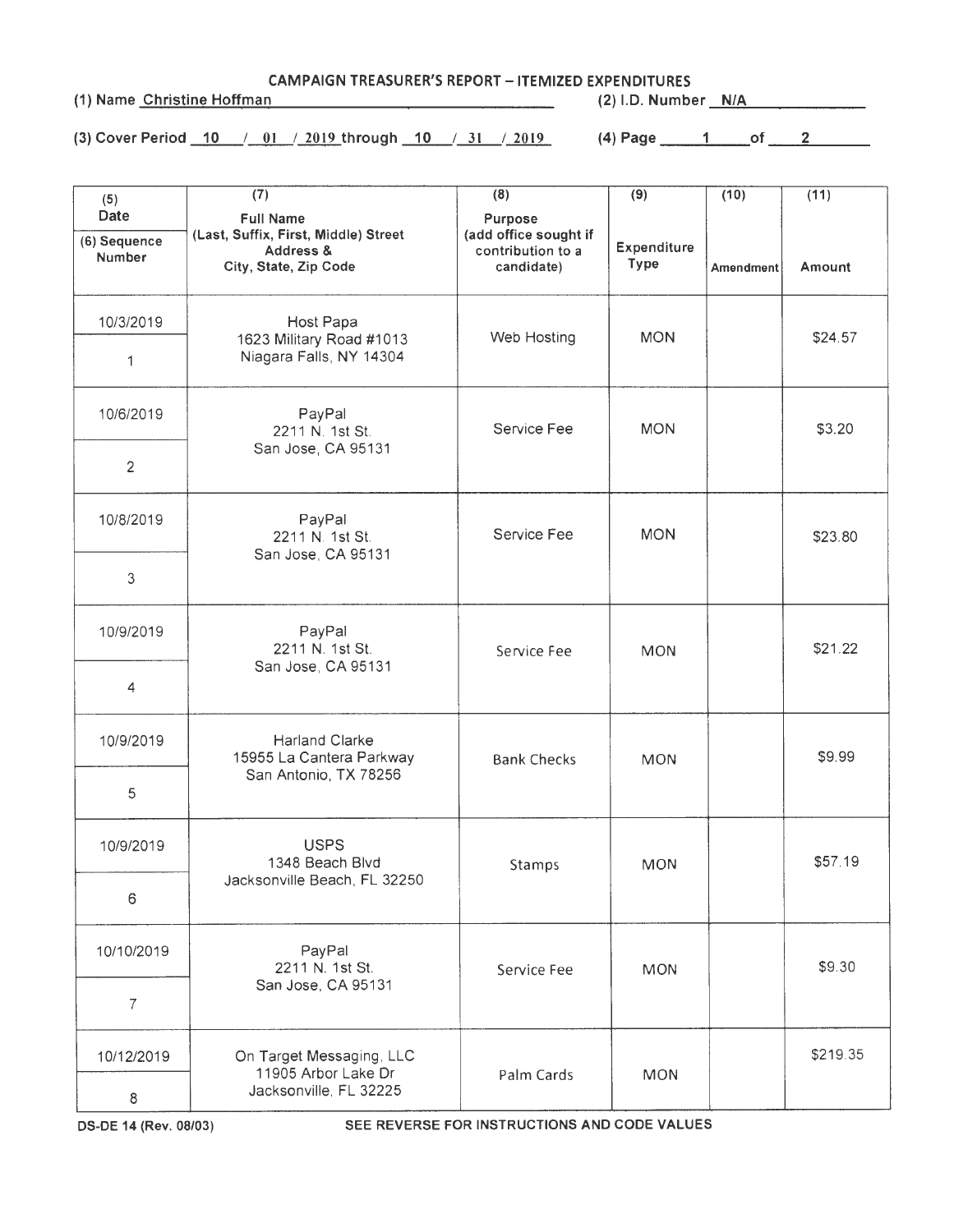CAMPAIGN TREASURER'S REPORT - ITEMIZED EXPENDITURES (1) Name Christine Hoffman (2) 1.0. Number \_\_\_ N ..... /A....\_ \_\_\_\_ \_

| (3) Cover Period                  | $/$ 01 $/$ 2019 through 10<br>10                                                               | $\frac{1}{31}$ $\frac{2019}{2019}$                                  | (4) Page            | $\mathbf{2}$ | of 2    |
|-----------------------------------|------------------------------------------------------------------------------------------------|---------------------------------------------------------------------|---------------------|--------------|---------|
| (5)                               | (7)                                                                                            | (8)                                                                 | (9)                 | (10)         | (11)    |
| Date<br>(6)<br>Sequence<br>Number | <b>Full Name</b><br>(Last, Suffix, First, Middle) Street<br>Address &<br>City, State, Zip Code | Purpose<br>(add office sought if<br>contribution to a<br>candidate) | Expenditure<br>Type | Amendment    | Amount  |
| 10/14/2019                        | PayPal<br>2211 N. 1st St.                                                                      | Service Fee                                                         | <b>MON</b>          |              | \$14.80 |
| 9                                 | San Jose, CA 95131                                                                             |                                                                     |                     |              |         |
| 10/23/2019                        | PayPal<br>2211 N. 1st St.<br>San Jose, CA 95131                                                | Service Fee                                                         | <b>MON</b>          |              | \$2.48  |
| 10                                |                                                                                                | ä,                                                                  |                     |              |         |
| 10/24/2019                        | PayPal<br>2211 N. 1st St.<br>San Jose, CA 95131                                                | Service Fee                                                         | <b>MON</b>          |              | \$4.95  |
| 11                                |                                                                                                |                                                                     |                     |              |         |
| 10/31/2019                        | PayPal<br>2211 N. 1st St.<br>San Jose, CA 95131                                                | Service Fee                                                         | <b>MON</b>          |              | \$30.80 |
| 12                                |                                                                                                |                                                                     |                     |              |         |
|                                   |                                                                                                |                                                                     |                     |              |         |
|                                   |                                                                                                |                                                                     |                     |              |         |
|                                   |                                                                                                |                                                                     |                     |              |         |
|                                   |                                                                                                |                                                                     |                     |              |         |
|                                   |                                                                                                |                                                                     |                     |              |         |
|                                   |                                                                                                |                                                                     |                     |              |         |
|                                   |                                                                                                |                                                                     |                     |              |         |
|                                   |                                                                                                |                                                                     |                     |              |         |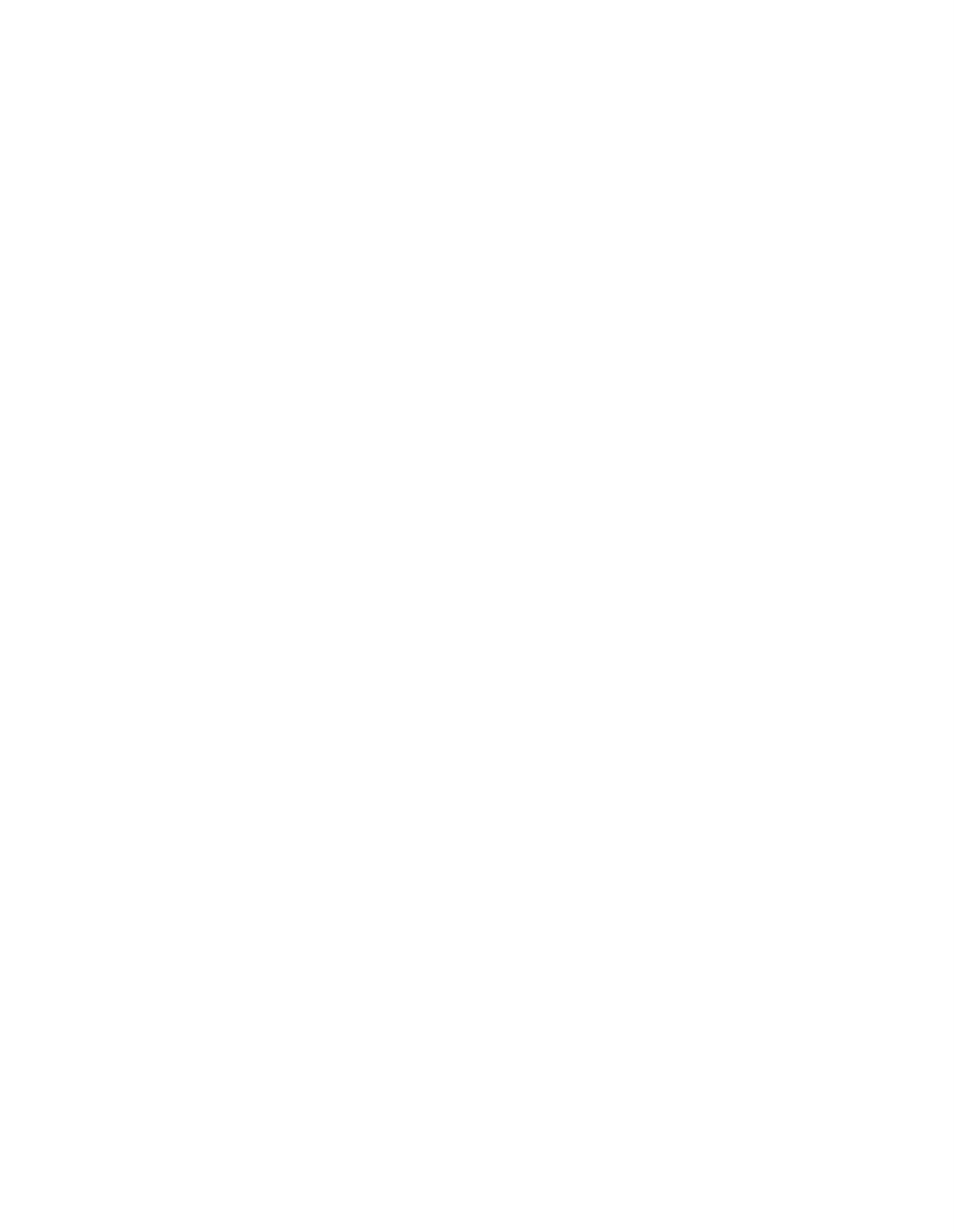|                                                                                                                                                                                                                                                                                                                                                                                                                  | <b>CAMPAIGN TREASURER'S REPORT SUMMARY</b>                                                                          |  |  |  |  |  |  |  |  |
|------------------------------------------------------------------------------------------------------------------------------------------------------------------------------------------------------------------------------------------------------------------------------------------------------------------------------------------------------------------------------------------------------------------|---------------------------------------------------------------------------------------------------------------------|--|--|--|--|--|--|--|--|
| Christine Hoffman<br>(1)                                                                                                                                                                                                                                                                                                                                                                                         | <b>JEFIGE USE ONLY</b>                                                                                              |  |  |  |  |  |  |  |  |
| Name<br>1026 13th St N<br>(2)                                                                                                                                                                                                                                                                                                                                                                                    | REGEIVED                                                                                                            |  |  |  |  |  |  |  |  |
| Address (number and street)                                                                                                                                                                                                                                                                                                                                                                                      | NOV 0 8 2019                                                                                                        |  |  |  |  |  |  |  |  |
| Jacksonville Beach, FL 32250                                                                                                                                                                                                                                                                                                                                                                                     | <b>COJB City Clerk</b>                                                                                              |  |  |  |  |  |  |  |  |
| City, State, Zip Code<br>Check here if address has changed                                                                                                                                                                                                                                                                                                                                                       | ID Number: N/A<br>(3)                                                                                               |  |  |  |  |  |  |  |  |
| (4)<br>Check appropriate box(es):                                                                                                                                                                                                                                                                                                                                                                                |                                                                                                                     |  |  |  |  |  |  |  |  |
| Mayor - Jacksonville Beach<br>○ Candidate Office Sought:<br>Political Committee (PC)<br>Electioneering Communications Org. (ECO)<br>  Check here if PC or ECO has disbanded<br>Check here if PTY has disbanded<br>Party Executive Committee (PTY)<br>Independent Expenditure (IE) (also covers an<br>□ Check here if no other IE or EC reports will be filed<br>individual making electioneering communications) |                                                                                                                     |  |  |  |  |  |  |  |  |
| (5) Report Identifiers                                                                                                                                                                                                                                                                                                                                                                                           |                                                                                                                     |  |  |  |  |  |  |  |  |
| Cover Period: From 10 / 01 / 19 To 10 / 31 / 19 Report Type: 2019 M10                                                                                                                                                                                                                                                                                                                                            |                                                                                                                     |  |  |  |  |  |  |  |  |
| Original<br>Special Election Report<br>Amendment                                                                                                                                                                                                                                                                                                                                                                 |                                                                                                                     |  |  |  |  |  |  |  |  |
| (6) Contributions This Report                                                                                                                                                                                                                                                                                                                                                                                    | <b>Expenditures This Report</b><br>(7)                                                                              |  |  |  |  |  |  |  |  |
| \$30, 25, 256, 00<br>Cash & Checks                                                                                                                                                                                                                                                                                                                                                                               | Monetary<br>Expenditures \$, 421, 65                                                                                |  |  |  |  |  |  |  |  |
| $\frac{1}{2}$ , 250.00<br>Loans                                                                                                                                                                                                                                                                                                                                                                                  | Transfers to<br>Office Account                                                                                      |  |  |  |  |  |  |  |  |
| $$3 \t 25, 506.00$<br><b>Total Monetary</b>                                                                                                                                                                                                                                                                                                                                                                      | <b>Total Monetary</b><br>\$<br>$\overline{\phantom{a}}$                                                             |  |  |  |  |  |  |  |  |
| , 272, 00<br>\$<br>In-Kind                                                                                                                                                                                                                                                                                                                                                                                       |                                                                                                                     |  |  |  |  |  |  |  |  |
|                                                                                                                                                                                                                                                                                                                                                                                                                  | <b>Other Distributions</b><br>(8)<br>\$<br>and the control of the companion of the                                  |  |  |  |  |  |  |  |  |
| <b>TOTAL Monetary Contributions To Date</b><br>(9)<br>506<br>25<br>.00<br>\$                                                                                                                                                                                                                                                                                                                                     | <b>TOTAL Monetary Expenditures To Date</b><br>(10)<br>$\frac{1}{2}$ , $\frac{1}{2}$ , 421 65<br>S                   |  |  |  |  |  |  |  |  |
|                                                                                                                                                                                                                                                                                                                                                                                                                  | (11) Certification<br>It is a first degree misdemeanor for any person to falsify a public record (ss. 839.13, F.S.) |  |  |  |  |  |  |  |  |
| I certify that I have examined this report and it is true, correct, and complete:                                                                                                                                                                                                                                                                                                                                |                                                                                                                     |  |  |  |  |  |  |  |  |
| (Type rame) Matthew C Bothwell                                                                                                                                                                                                                                                                                                                                                                                   | (Type name) Christine Hoffman                                                                                       |  |  |  |  |  |  |  |  |
| ☑ Treasurer □ Deputy Treasurer<br>Indivdual (only for E<br>or electioneering comme.)<br>Х<br>Signature                                                                                                                                                                                                                                                                                                           | □ Candidate<br>Chairperson (only for PC and PTY)<br>X<br>Signature                                                  |  |  |  |  |  |  |  |  |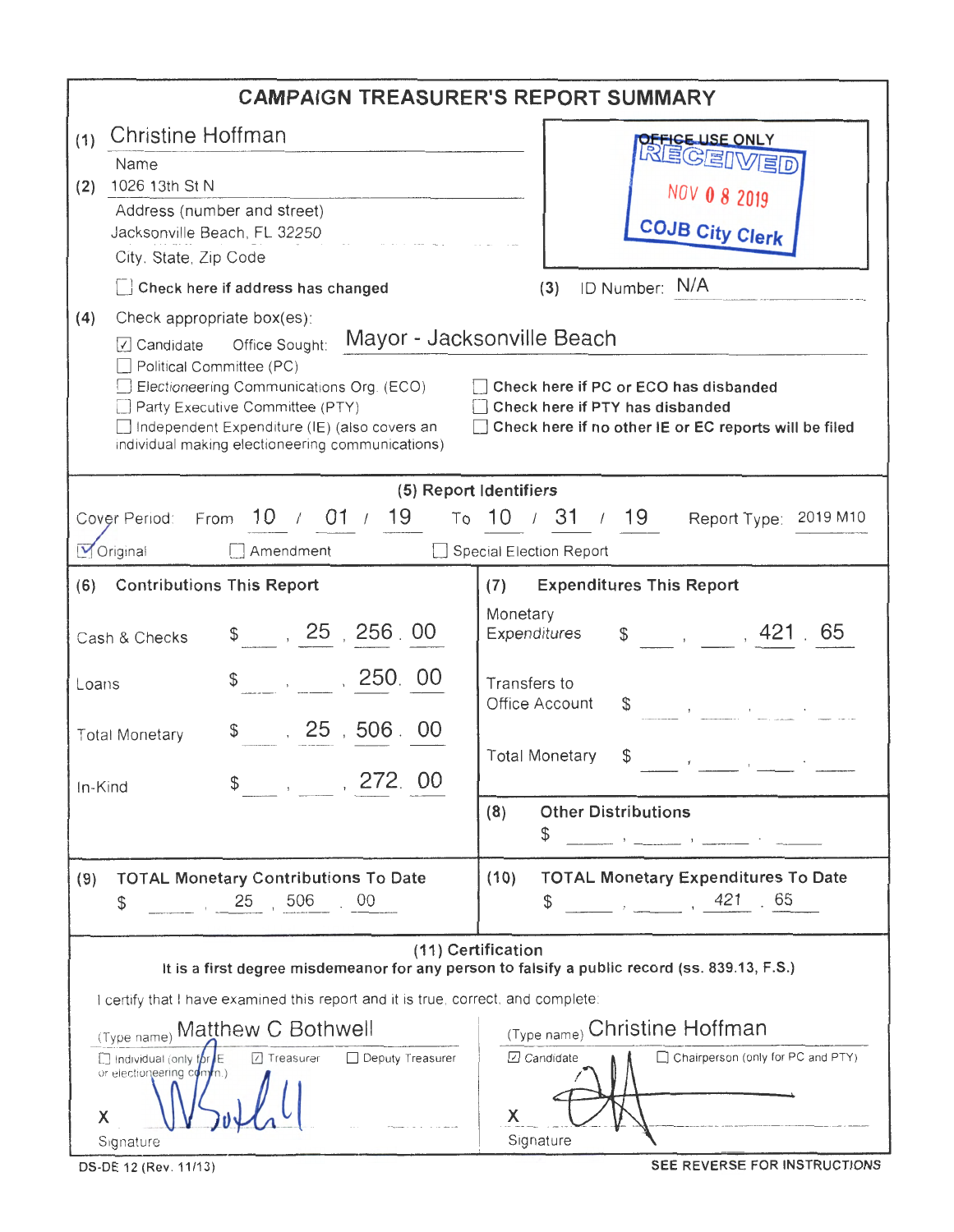| (3) Cover Period | 10 / 01 / 2019 through 10/ 31 / 2019              | (4) Page 1 of 9 |             |              |             |           |        |
|------------------|---------------------------------------------------|-----------------|-------------|--------------|-------------|-----------|--------|
| (5)              | (7)                                               |                 | (8)         | (9)          | (10)        | (11)      | (12)   |
| Date             | Full Name                                         |                 |             |              |             |           |        |
| (6)              | (Last, Suffix, First, Middle)                     |                 |             |              |             |           |        |
| Sequence         | Street Address &                                  |                 | Contributor | Contribution | In-kind     |           |        |
| Number           | City, State, Zip Code                             | Type            | Occupation  | Type         | Description | Amendment | Amount |
|                  |                                                   |                 |             |              |             |           |        |
| 10/1/2019        | Christine Hoffman                                 |                 |             |              |             |           |        |
|                  | 1026 13th Street North                            | S               | Museum      | LOA          |             |           | \$250  |
| 1                | Jacksonville Beach, FL                            |                 | Director    |              |             |           |        |
|                  | 32250                                             |                 |             |              |             |           |        |
|                  |                                                   |                 |             |              |             |           |        |
|                  |                                                   |                 |             |              |             |           |        |
| 10/5/2019        | <b>Faith Stone</b>                                |                 |             |              |             |           |        |
|                  | 1260 Willow Oaks Dr. W.                           |                 | Retired     | CHE          |             |           | \$500  |
| $\overline{c}$   | Jacksonville Beach, FL                            |                 |             |              |             |           |        |
|                  | 32250                                             |                 |             |              |             |           |        |
|                  |                                                   |                 |             |              |             |           |        |
|                  |                                                   |                 |             |              |             |           |        |
| 10/5/2019        | Rick Hoffman                                      |                 |             |              |             |           |        |
|                  | 1260 Willow Oaks Dr. W.<br>Jacksonville Beach, FL | $\mathbf{1}$    | Retired     | CHE          |             |           | \$500  |
| 3                | 32250                                             |                 | Military    |              |             |           |        |
|                  |                                                   |                 |             |              |             |           |        |
|                  |                                                   |                 |             |              |             |           |        |
| 10/5/2019        | Jack Schmidt                                      |                 |             |              |             |           |        |
|                  | 55 San Juan Drive                                 | $\mathbf{I}$    | Retired     | CHE          |             |           | \$500  |
|                  | Ponte Vedra Beach, FL                             |                 |             |              |             |           |        |
| 4                | 32082                                             |                 |             |              |             |           |        |
|                  |                                                   |                 |             |              |             |           |        |
|                  |                                                   |                 |             |              |             |           |        |
| 10/5/2019        | Katherine LeMaster                                |                 |             |              |             |           |        |
|                  | 3033 Cypress Creek                                | $\mathbf{I}$    | Medical     | CHE          |             |           | \$500  |
| 5                | Drive, East                                       |                 |             |              |             |           |        |
|                  | Ponte Vedra Beach, FL                             |                 |             |              |             |           |        |
|                  | 32082                                             |                 |             |              |             |           |        |
|                  |                                                   |                 |             |              |             |           |        |
| 10/6/2019        | <b>Richard Riley</b>                              |                 |             |              |             |           |        |
|                  | 306 Plaza                                         |                 |             | CHE          |             |           | \$100  |
| 6                | Atlantic Beach, FL 32233                          |                 |             |              |             |           |        |
|                  |                                                   |                 |             |              |             |           |        |
|                  |                                                   |                 |             |              |             |           |        |
| 10/8/2019        | Calvin Whitaker                                   |                 |             |              |             |           |        |
|                  | 1168 24th St N                                    |                 | Medical     | CHE          |             |           | \$500  |
|                  | Jacksonville Beach, FL                            |                 | Sales       |              |             |           |        |
| $\overline{7}$   | 32250                                             |                 |             |              |             |           |        |
|                  |                                                   |                 |             |              |             |           |        |
|                  |                                                   |                 |             |              |             |           |        |
| 10/8/2019        | Stephen Kowkabany                                 |                 |             |              |             |           |        |
|                  | 102 Magnolia Street                               | $\mathsf{I}$    | Engineer    | CHE          |             |           | \$300  |
| 8                | Neptune Beach, FL                                 |                 |             |              |             |           |        |
|                  | 32266                                             |                 |             |              |             |           |        |
|                  |                                                   |                 |             |              |             |           |        |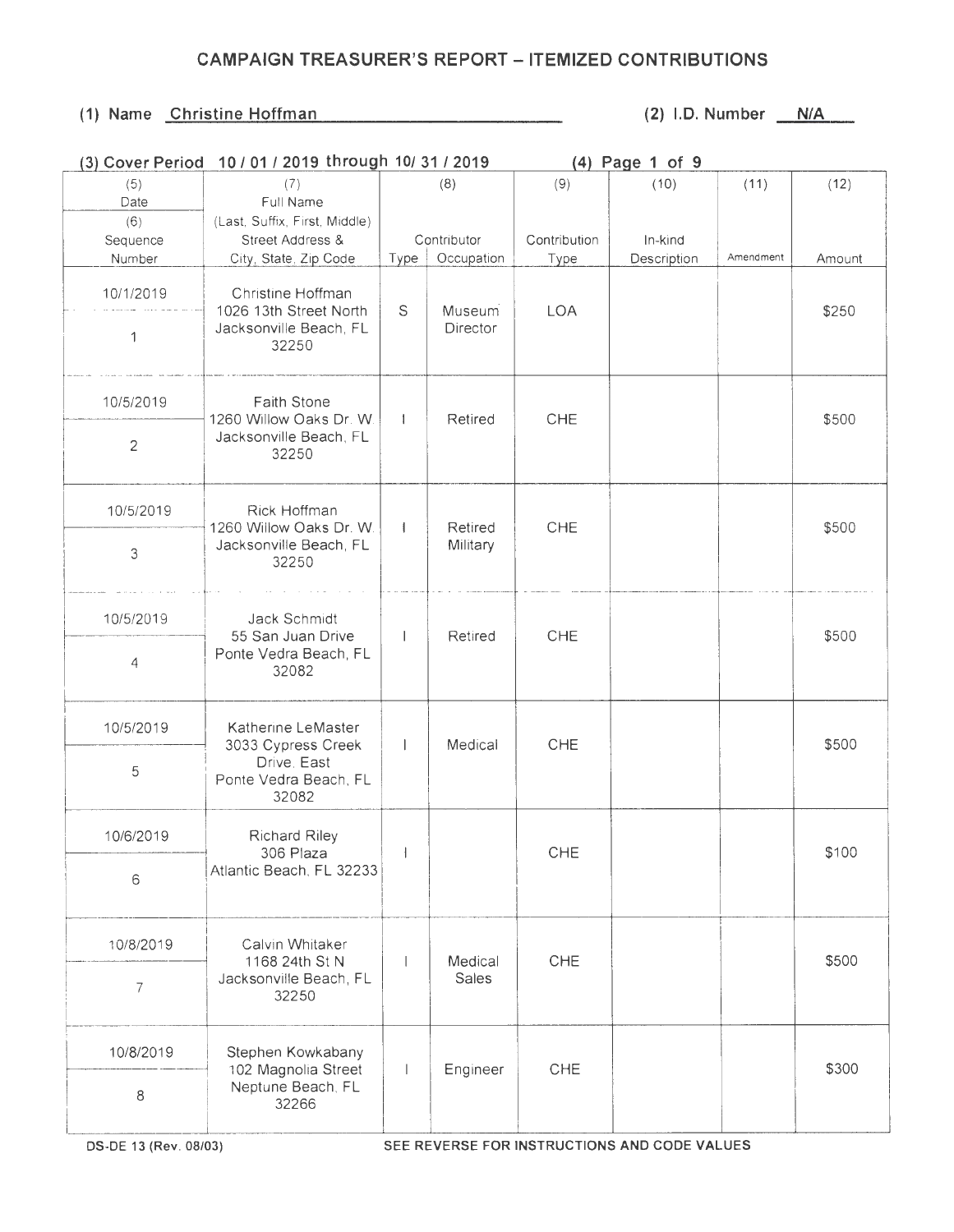#### **(1) Name Christine Hoffman (2) l.D. Number N/A**

| (3) Cover Period | 10/01/2019                                                         | through        |             | 10/31/2019   | (4) Page 2 of 9 |           |         |
|------------------|--------------------------------------------------------------------|----------------|-------------|--------------|-----------------|-----------|---------|
| (5)              | (7)                                                                |                | (8)         | (9)          | (10)            | (11)      | (12)    |
| Date             | Full Name                                                          |                |             |              |                 |           |         |
| (6)              | (Last, Suffix, First, Middle)                                      |                |             |              |                 |           |         |
| Sequence         | Street Address &                                                   |                | Contributor | Contribution | In-kind         |           |         |
| Number           | City, State, Zip Code                                              | Type           | Occupation  | Type         | Description     | Amendment | Amount  |
| 10/9/2019<br>9   | Jamie Bavier<br>226 Peter Island Dr<br>St. Augustine, FL 32092     |                |             | <b>CHE</b>   |                 |           | \$100   |
| 10/9/2019        | Natasha Larson<br>14750 Beach Blvd #10<br>Jacksonville, FL 32250   | -1             |             | CHE          |                 |           | \$30    |
| 10               |                                                                    |                |             |              |                 |           |         |
| 10/9/2019        | Guzman Castro<br>516 14th Ave N<br>Jacksonville Beach, FL<br>32250 |                | Financial   | CHE          |                 |           | \$200   |
| 11               |                                                                    |                | Advisor     |              |                 |           |         |
| 10/9/2019        | Amanda Morrow<br>46 Lake Julia Drive South                         | $\mathbf{L}$   | Realtor     | CHE          |                 |           | \$250   |
| 12               | Ponte Vedra Beach, FL<br>32082                                     |                |             |              |                 |           |         |
| 10/9/2019        | Jesse Forst<br>325 Royal Tern Rd South                             | J.             |             | CHE          |                 |           | \$100   |
| 13               | Ponte Vedra Beach, FL<br>32082                                     |                |             |              |                 |           |         |
| 10/10/2019       | Sam Veal<br>16 Ponte Vedra Circle                                  | $-1$           | Festival    | CHE          |                 |           | \$500   |
| 14               | Ponte Vedra Beach, FL<br>32082                                     |                | Director    |              |                 |           |         |
| 10/10/2019       | Douglas Wood<br>19 Cedar Point Drive                               | $\overline{1}$ |             | CHE          |                 |           | \$100   |
| 15               | Palm Coast, FL 32164                                               |                |             |              |                 |           |         |
| 10/10/2019       | Margie Horvath<br>13846 Atlantic Boulevard,                        | -1             | Retired     | CHE          |                 |           | \$1,000 |
| 16               | #201<br>Jacksonville, FL 32225                                     |                |             |              |                 |           |         |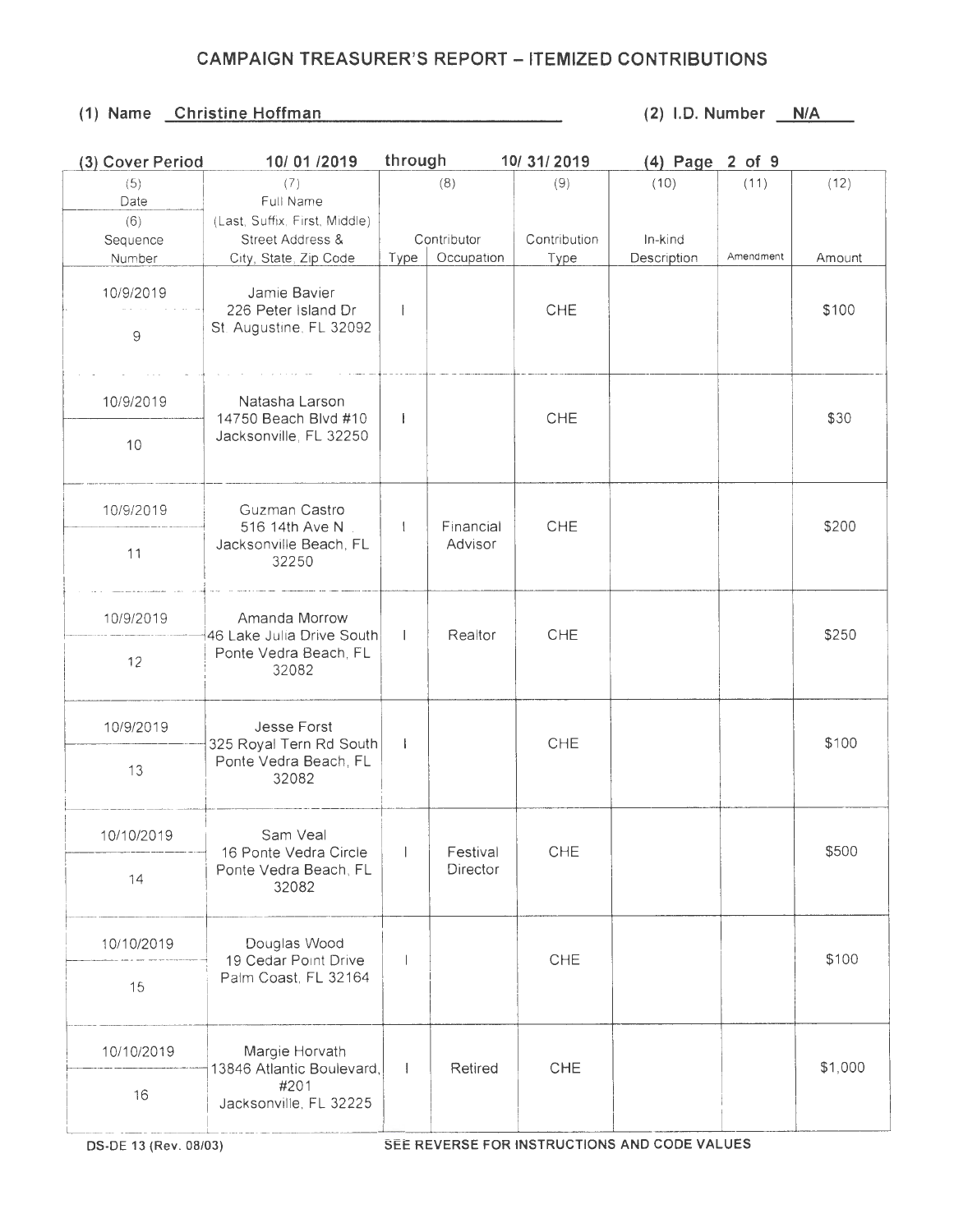| (3) Cover Period      | 10 / 01 / 2019                                                      |              | through 10/31/2019 |              | $(4)$ Page 3 of 9                            |           |         |
|-----------------------|---------------------------------------------------------------------|--------------|--------------------|--------------|----------------------------------------------|-----------|---------|
| (5)                   | (7)                                                                 |              | (8)                | (9)          | (10)                                         | (11)      | (12)    |
| Date<br>q             | Full Name                                                           |              |                    |              |                                              |           |         |
| (6)                   | (Last, Suffix, First, Middle)                                       |              |                    |              |                                              |           |         |
| Sequence              | Street Address &                                                    |              | Contributor        | Contribution | In-kind                                      |           |         |
| Number                | City, State, Zip Code                                               | Type         | Occupation         | Type         | Description                                  | Amendment | Amount  |
| 10/10/2019            | Peggy Cornelius<br>PO Box 330718                                    | $\mathbf{I}$ | Construction       | CHE          |                                              |           | \$200   |
| 17                    | Atlantic Beach, FL 32233                                            |              | Contractor         |              |                                              |           |         |
| 10/10/2019            | Corinna Hoffman<br>3599 Old Sawmill Court                           | $\mathbf{I}$ |                    | CHE          |                                              |           | \$50    |
| 18                    | Orange Park, FL 32073                                               |              |                    |              |                                              |           |         |
| 10/10/2019            | Michelle Cook<br>Protected                                          |              | Police Chief       | <b>CHE</b>   |                                              |           | \$250   |
| 19                    |                                                                     |              |                    |              |                                              |           |         |
| 10/14/2019            | JK Bing<br>328 Shipwreck Avenue                                     |              | Accountant         | CHE          |                                              |           | \$500   |
| 20                    | Ponte Vedra Beach, FL<br>32081                                      |              |                    |              |                                              |           |         |
| 10/23/19              | Apex Insurance Agency<br>201 Concourse                              | В            | Insurance          | CHE          |                                              |           | \$1,000 |
| 21                    | Boulevard, Suite 260<br>Glen Allen, VA 23060                        |              | Agency             |              |                                              |           |         |
| 10/23/2019            | Peachtree Special Risk<br><b>Brokers</b>                            | B            | Insurance          | CHE          |                                              |           |         |
| 22                    | 3525 Piedmont Road NE<br>Building 5, Suite 700<br>Atlanta, GA 30305 |              | <b>Broker</b>      |              |                                              |           | \$1,000 |
| 10/23/2019            | Public Risk Insurance<br>Advisors                                   | B            | Insurance          | <b>CHE</b>   |                                              |           | \$1,000 |
| 23                    | 221 S. Ridgewood<br>Avenue, Suite 210<br>Daytona Beach, FL 32114    |              | Agency             |              |                                              |           |         |
| 10/23/2019            | Brown & Brown, Inc.<br>221 S. Ridgewood                             | B            | Insurance          | <b>CHE</b>   |                                              |           | \$1,000 |
| 24                    | Avenue, Suite 210<br>Daytona Beach, FL 32114                        |              | Agency             |              |                                              |           |         |
| DS-DE 13 (Rev. 08/03) |                                                                     |              |                    |              | SEE REVERSE FOR INSTRUCTIONS AND CODE VALUES |           |         |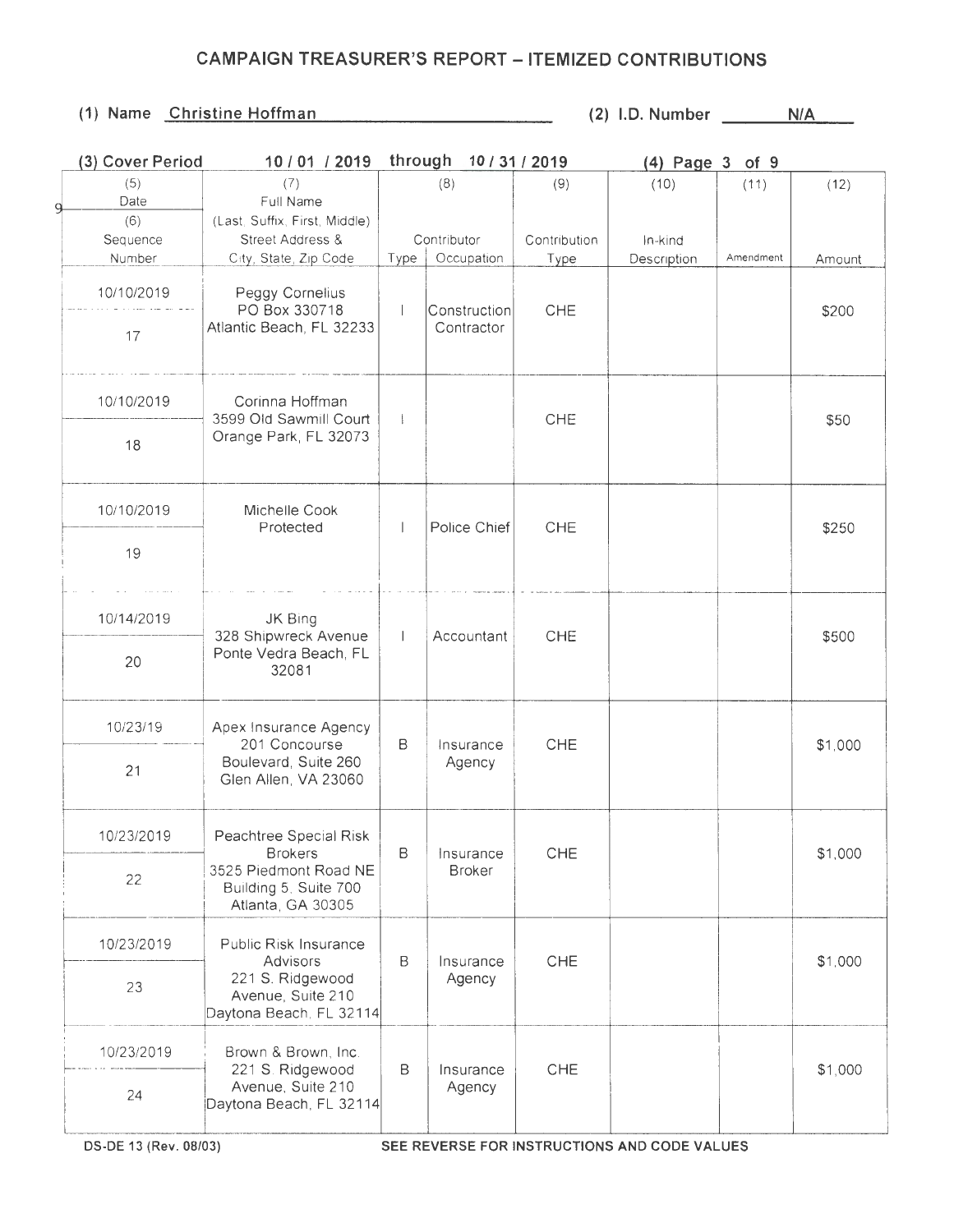| (3) Cover Period          | 10/01/2019 through 10/31 / 2019                                                                      |                          |                           |                      | (4) Page 4 of 9        |           |         |
|---------------------------|------------------------------------------------------------------------------------------------------|--------------------------|---------------------------|----------------------|------------------------|-----------|---------|
| (5)<br>Date               | (7)<br>Full Name                                                                                     |                          | (8)                       | (9)                  | (10)                   | (11)      | (12)    |
| (6)<br>Sequence<br>Number | (Last, Suffix, First, Middle)<br>Street Address &<br>City, State, Zip Code                           | Type                     | Contributor<br>Occupation | Contribution<br>Type | In-kind<br>Description | Amendment | Amount  |
| 10/23/2019<br>25          | Brown & Brown of Florida,<br>Inc<br>221 S. Ridgewood<br>Avenue, Suite 210<br>Daytona Beach, FL 32114 | $\mathsf B$              | Insurance<br>Agency       | CHE                  |                        |           | \$1,000 |
| 10/23/2019                | Preferred Government<br>Claims Solutions, Inc.                                                       | B                        | Insurance                 | CHE                  |                        |           | \$1,000 |
| 26                        | PO Box 958456<br>Lake Mary, FL 32795                                                                 |                          | Claims                    |                      |                        |           |         |
| 10/23/2019                | USIS                                                                                                 | В                        | Claims                    | CHE                  |                        |           | \$1,000 |
| 27                        | PO Box 616648<br>Orlando, FL 32861                                                                   |                          | Administrator             |                      |                        |           |         |
| 10/23/2019                | <b>Public Risk Underwriters</b><br>of Florida, Inc.                                                  | B                        | Insurance                 | CHE                  |                        |           | \$1,000 |
| 28                        | 615 Crescent Executive<br>Court, Suite 600<br>Lake Mary, FL 32746                                    |                          | Underwriter               |                      |                        |           |         |
| 10/23/2019                | Bell & Roper, PA<br>2707 East Jefferson                                                              | B                        | Law Firm                  | <b>CHE</b>           |                        |           | \$1,000 |
| 29                        | <b>Street</b><br>Orlando, FL 32803                                                                   |                          |                           |                      |                        |           |         |
| 10/23/2019                | Kelly Kronenberg, PA<br>8201 Peters Road, Suite                                                      | B                        | Law Firm                  | CHE                  |                        |           | \$1,000 |
| 30                        | 4000<br>Ft. Lauderdale, FL 33324                                                                     |                          |                           |                      |                        |           |         |
| 10/23/2019                | Layman H. Reynolds, Jr<br>9142 Southern Oak Lane                                                     | $\overline{1}$           | Attorney                  | CHE                  |                        |           | \$1,000 |
| 31                        | Jupiter, FL 33478                                                                                    |                          |                           |                      |                        |           |         |
| 10/23/2019                | Cate Bates<br>1190 Triple Crown Court                                                                | $\overline{\phantom{a}}$ |                           | CHE                  |                        |           | \$75    |
| 32                        | Awendaw, South Carolina<br>29429                                                                     |                          |                           |                      |                        |           |         |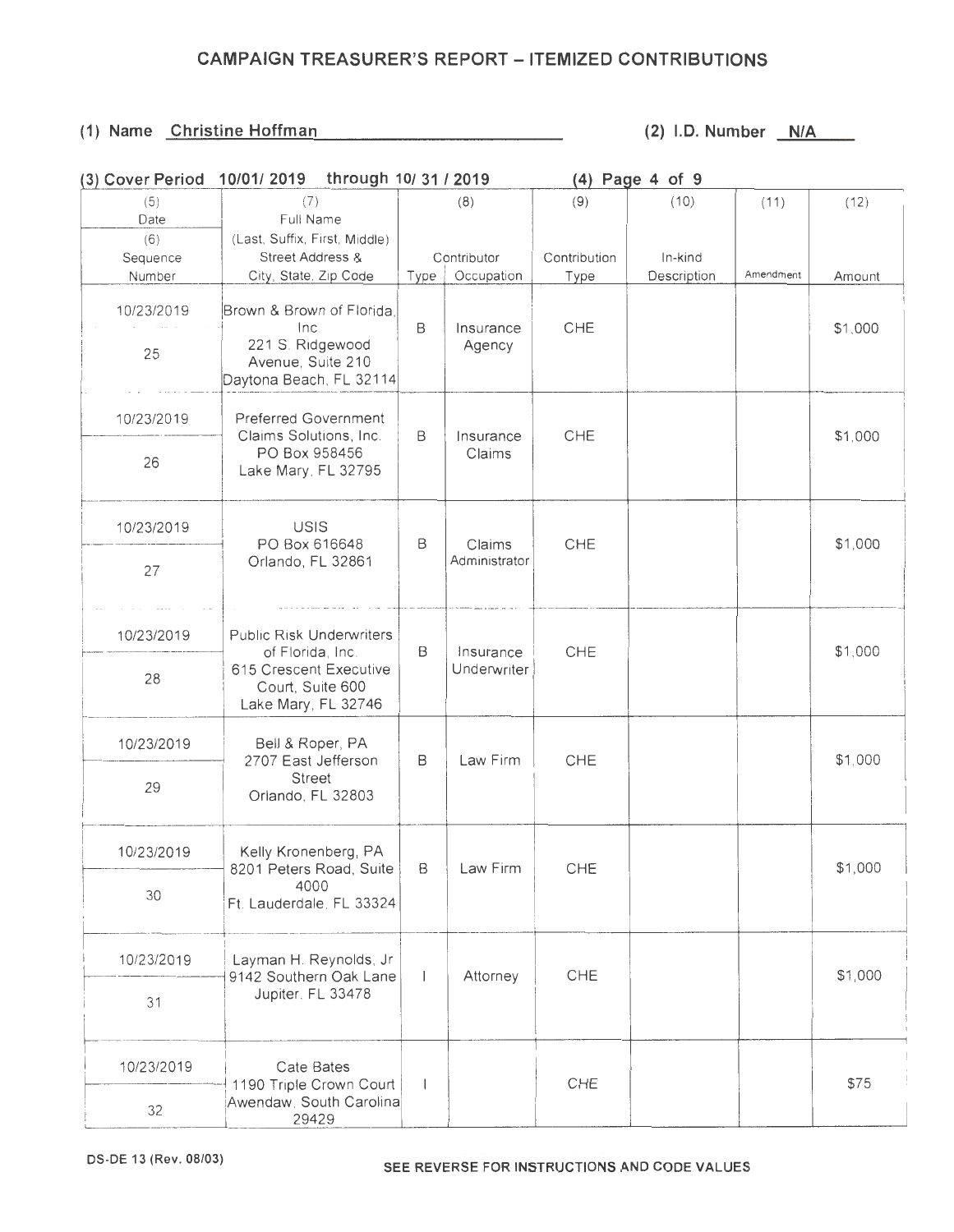#### (1) Name Christine Hoffman (2) I.D. Number N/A

## **(3) Cover Period 10/01/ 2019 through 10/ 31 I 2019 (4) Page 5 of 9**

| (5)<br>Date        | (7)<br>Full Name                                  |                | (8)         | (9)          | (10)        | (11)      | (12)   |
|--------------------|---------------------------------------------------|----------------|-------------|--------------|-------------|-----------|--------|
| (6)                | (Last, Suffix, First, Middle)<br>Street Address & |                | Contributor | Contribution | In-kind     |           |        |
| Sequence<br>Number | City, State, Zip Code                             | Type           | Occupation  | Type         | Description | Amendment | Amount |
| 10/24/2019         | <b>Burns Dobbins</b><br>4754 West Boulevard       | $\mathbf{I}$   |             | CHE          |             |           | \$50   |
| 33                 | Naples, FL 34103                                  |                |             |              |             |           |        |
| 10/24/2019         | Laura Mitrick<br>1709 Park Terrace West           |                |             | CHE          |             |           | \$100  |
| 34                 | Atlantic Beach, FL 32233                          | $\mathbf{1}$   |             |              |             |           |        |
| 10/24/2019         | Linda Lanier<br>1618 Atlantic Beach Drive         |                | Retired     | <b>INK</b>   | Food/Drinks |           | \$272  |
| 35                 | Atlantic Beach, FL 32233                          |                |             |              |             |           |        |
| 10/25/2019         | Mary Stutts<br>1709 Leeward Lane                  | $\mathsf{I}$   | Insurance   | CHE          |             |           | \$200  |
| 36                 | Neptune Beach, FL<br>32266                        |                |             |              |             |           |        |
| 10/25/2019         | Mary Ulrich<br>151 Club Drive                     | $\overline{1}$ | Retired     | CHE          |             |           | \$150  |
| 37                 | Atlantic Beach, FL 32233                          |                |             |              |             |           |        |
| 10/25/2019         | Rena Coughlin<br>1632 Beach Avenue                | $\mathbf{I}$   | Non-Profit  | CHE          |             |           | \$150  |
| 38                 | Atlantic Beach, FL 32233                          |                | Executive   |              |             |           |        |
| 10/25/2019         | Brenna Durden<br>904 Sorrento Road                | $\overline{1}$ |             | CHE          |             |           | \$50   |
| 39                 | Jacksonville. FL 32207                            |                |             |              |             |           |        |
| 10/25/20129        | Cathy Hagan<br>2251 Barefoot Trace                | $\mathbf{I}$   |             | CHE          |             |           | \$50   |
| 40                 | Atlantic Beach, FL 32233                          |                |             |              |             |           |        |
|                    |                                                   |                |             |              |             |           |        |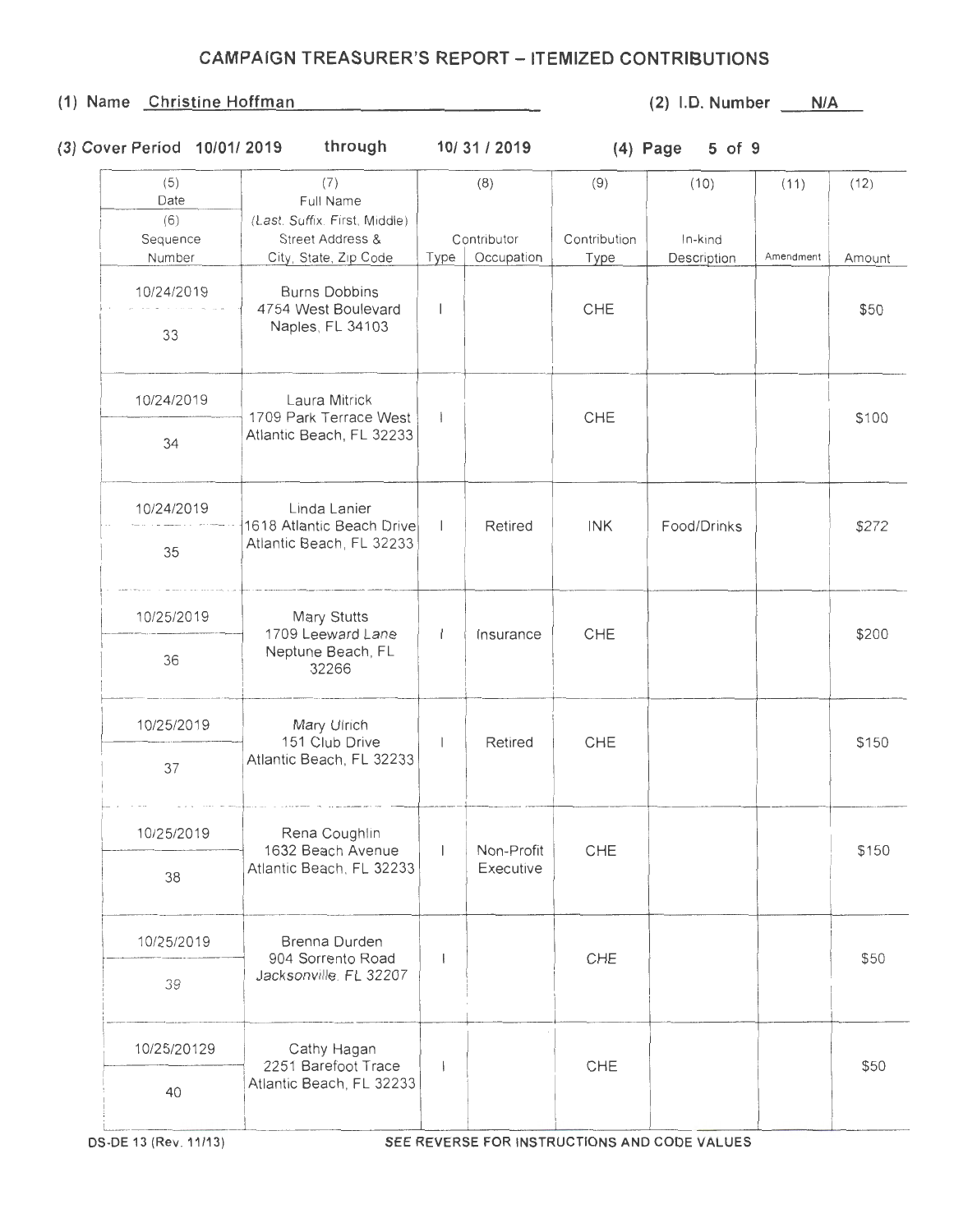| 10/25/2019<br>41 | Faith Stone<br>1260 Willow Oaks Dr. W.<br>Jacksonville Beach, FL<br>32250           | $\mathbf{I}$             |                           | CHE        |  | \$100   |
|------------------|-------------------------------------------------------------------------------------|--------------------------|---------------------------|------------|--|---------|
| 10/25/2019<br>42 | Barbara Short<br>1246 Willow Oaks Drive.<br>West<br>Jacksonville Beach, FL<br>32250 | $\mathbf{I}$             |                           | CHE        |  | \$100   |
| 10/25/2019       | Virginia Natter<br>1810 Atlantic Beach Drive                                        | $\mathbf{I}$             |                           | CHE        |  | \$100   |
| 43               | Atlantic Beach, FL 32233                                                            |                          |                           |            |  |         |
| 10/25/2019       | Ellen Wiss<br>2025 Beach Avenue                                                     | $\mathbf{1}$             | Education<br>Materials    | CHE        |  | \$1,000 |
| 44               | Atlantic Beach, FL 32233                                                            |                          | Provider                  |            |  |         |
| 10/25/2019       | Gloria Schmidt<br>55 San Juan Drive                                                 |                          | Retail                    | CHE        |  | \$500   |
| 45               | Ponte Vedra Beach, FL<br>32082                                                      |                          | Consignment               |            |  |         |
| 10/25/2019       | Judith Beaubouef<br>1209 Beach Avenue                                               | $\mathbf{I}$             | Community                 | CHE        |  | \$500   |
| 46               | Atlantic Beach, FL 32233                                                            |                          | Volunteer                 |            |  |         |
| 10/25/2019       | Carol Brady Powell<br>1871 Selva Marina Drive                                       | $\overline{\phantom{a}}$ |                           | <b>CHE</b> |  | \$100   |
| 47               | Atlantic Beach, FL 32233                                                            |                          |                           |            |  |         |
| 10/25/2019       | Cornelius Construction<br>218 Bay Street                                            | $\mathsf B$              | Construction <sup>®</sup> | CHE        |  | \$100   |
| 48               | Neptune Beach, FL<br>32266                                                          |                          |                           |            |  |         |

**(1) Name Christine Hoffman (2) l.D. Number N/A** 

(6) (Last, Suffix, First, Middle)

Date Full Name

Number | City, State Zip Code | Type | Occupation

**OS-DE** 13 (Rev . **11/13) SEE REVERSE FOR INSTRUCTIONS AND CODE VALUES** 

**(3) Cover Period 10/01/ 2019 through 10/31/2019 (4) Page 6 of 9** 

Type Description Amendment Amount

## **CAMPAIGN TREASURER'S REPORT - ITEMIZED CONTRIBUTIONS**

(5) (7) (8) (9) (10) ( 11) (12)

Sequence Street Address & Contributor Contribution In-kind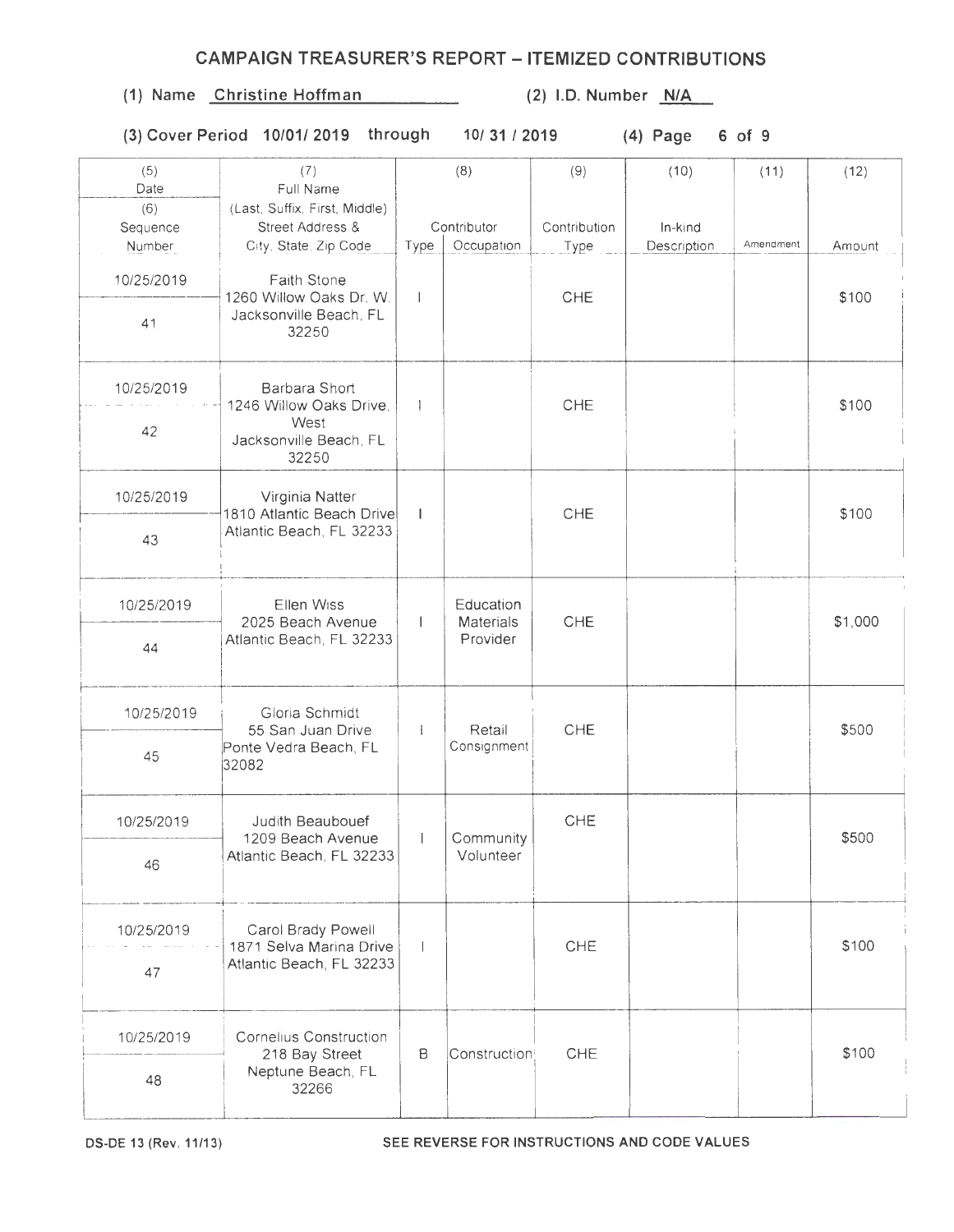|            | through<br>(3) Cover Period 10/01/2019<br>10/31/2019<br>$7$ of $9$<br>$(4)$ Page |                          |              |              |             |           |         |  |
|------------|----------------------------------------------------------------------------------|--------------------------|--------------|--------------|-------------|-----------|---------|--|
| (5)        | (7)                                                                              |                          | (8)          | (9)          | (10)        | (11)      | (12)    |  |
| Date       | Full Name                                                                        |                          |              |              |             |           |         |  |
| (6)        | (Last, Suffix, First, Middle)                                                    |                          |              |              |             |           |         |  |
| Sequence   | Street Address &                                                                 |                          | Contributor  | Contribution | In-kind     |           |         |  |
| Number     | City, State, Zip Code                                                            | Type                     | Occupation   | Type         | Description | Amendment | Amount  |  |
| 10/25/2019 | <b>Teresa Ellis</b><br>332 Ponte Vedra Blvd                                      |                          |              | CHE          |             |           | \$100   |  |
| 49         | Ponte Vedra Beach, FL<br>32082                                                   |                          |              |              |             |           |         |  |
| 10/25/2019 | Janice Waters<br>1835 Seminole Road                                              |                          |              | CHE          |             |           | \$100   |  |
| 50         | Atlantic Beach, FL 32233                                                         |                          |              |              |             |           |         |  |
| 10/25/2019 | Martina Blythe Waters<br>1829 Seminole Road<br>Atlantic Beach, FL 32233          |                          |              | CHE          |             |           | \$100   |  |
| 51         |                                                                                  |                          |              |              |             |           |         |  |
| 10/25/2019 | Lori Margerison<br>2997 Sanctuary                                                |                          |              | CHE          |             |           | \$100   |  |
| 52         | <b>Boulevard</b><br>Jacksonville Beach, FL<br>32250                              |                          |              |              |             |           |         |  |
| 10/30/2019 | Alesch Contracting, Inc.<br>1946 Beachside Court                                 | B                        | Construction | CHE          |             |           | \$500   |  |
| 53         | Atlantic Beach, FL 32233                                                         |                          | Contractor   |              |             |           |         |  |
| 10/30/2019 | John Bordelon<br>3804 Duval Drive                                                | $\mathbf{L}$             |              | CHE          |             |           | \$100   |  |
| 54         | Ponte Vedra Beach, FL<br>32082                                                   |                          |              |              |             |           |         |  |
| 10/30/2019 | Bob Taylor<br>124 Cypress Lagoon                                                 |                          | Retired      | CHE          |             |           | \$250   |  |
| 55         | Court<br>Ponte Vedra Beach, FL<br>32082                                          |                          |              |              |             |           |         |  |
| 10/30/2019 | Matthew Mandel<br>200 East Broward Blvd.                                         | $\overline{\phantom{a}}$ | Attorney     | CHE          |             |           | \$1,000 |  |
| 56         | #1900<br>Ft. Lauderdale. FL 33301                                                |                          |              |              |             |           |         |  |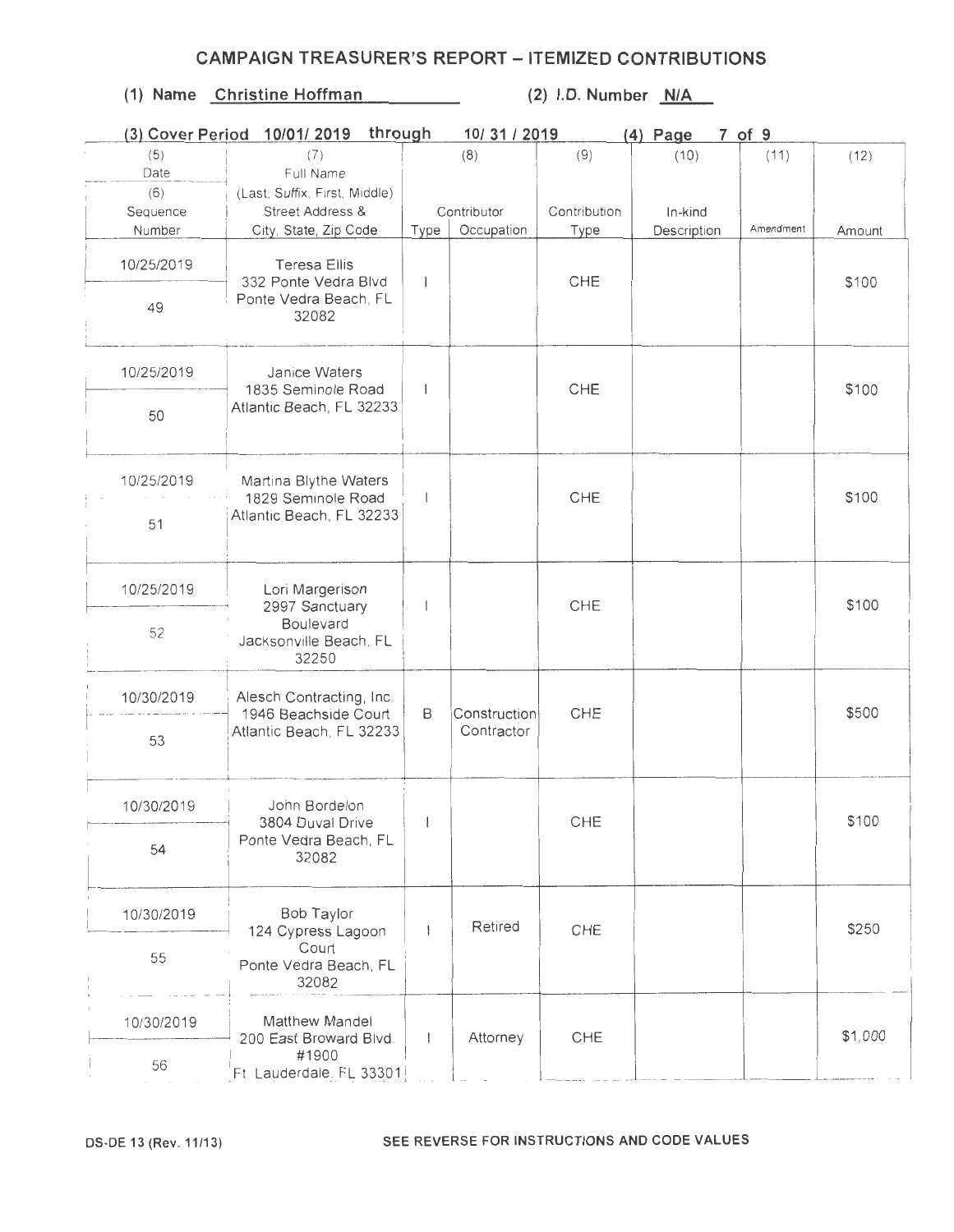|            | through<br>10/31/2019<br>8 of 9<br>(3) Cover Period 10/01/2019<br>(4) Page |                          |                 |              |             |           |         |  |  |  |
|------------|----------------------------------------------------------------------------|--------------------------|-----------------|--------------|-------------|-----------|---------|--|--|--|
| (5)        | (7)                                                                        |                          | (8)             | (9)          | (10)        | (11)      | (12)    |  |  |  |
| Date       | Full Name                                                                  |                          |                 |              |             |           |         |  |  |  |
| (6)        | (Last, Suffix, First, Middle)                                              |                          |                 |              |             |           |         |  |  |  |
| Sequence   | Street Address &                                                           |                          | Contributor     | Contribution | In-kind     |           |         |  |  |  |
| Number     | City, State, Zip Code                                                      |                          | Type Occupation | Type         | Description | Amendment | Amount  |  |  |  |
| 10/31/2019 | Vystar Credit Union<br>100 3rd St N                                        | $\mathsf B$              | Bank            | <b>INT</b>   |             |           | \$.62   |  |  |  |
| 57         | Jacksonville Beach, FL<br>32250                                            |                          |                 |              |             |           |         |  |  |  |
| 10/31/2019 | Pink Door<br>13846 Atlantic Boulevard,                                     | B                        | Property        | <b>CHE</b>   |             |           | \$1,000 |  |  |  |
| 57         | #201<br>Jacksonville, FL 32225                                             |                          | Management      |              |             |           |         |  |  |  |
| 10/31/2019 | Max Dickinson<br>1199 Beach Avenue                                         |                          | Retired         | CHE          |             |           | \$500   |  |  |  |
| 58         | Atlantic Beach, FL 32233                                                   |                          |                 |              |             |           |         |  |  |  |
| 10/31/2019 | Jennifer Ryan<br>27 Victory CT                                             | $\overline{1}$           |                 | CHE          |             |           | \$100   |  |  |  |
| 59         | Jacksonville Beach, FL<br>32250                                            |                          |                 |              |             |           |         |  |  |  |
| 10/31/2019 | Jason Marques<br>632 Magnolia St                                           | $\overline{1}$           |                 | CHE          |             |           | \$100   |  |  |  |
| 60         | Neptune Beach, FL 32266                                                    |                          |                 |              |             |           |         |  |  |  |
| 10/31/2019 | Molly Davidson<br>1515 Lockend Ct.                                         | $\Box$                   |                 | CHE          |             |           | \$100   |  |  |  |
| 61         | Jacksonville, FL 32221                                                     |                          |                 |              |             |           |         |  |  |  |
| 10/31/2019 | Holly Tyrrell<br>702 1st Street                                            |                          | Financial       | CHE          |             |           | \$500   |  |  |  |
| 62         | Neptune Beach, FL 32266                                                    |                          | Advisor         |              |             |           |         |  |  |  |
|            |                                                                            |                          |                 |              |             |           |         |  |  |  |
| 10/31/2019 | Susan Schaad<br>4009 Palm Way                                              | $\overline{\phantom{a}}$ |                 | CHE          |             |           | \$100   |  |  |  |
| 63         | Jacksonville Beach, FL<br>32250                                            |                          |                 |              |             |           |         |  |  |  |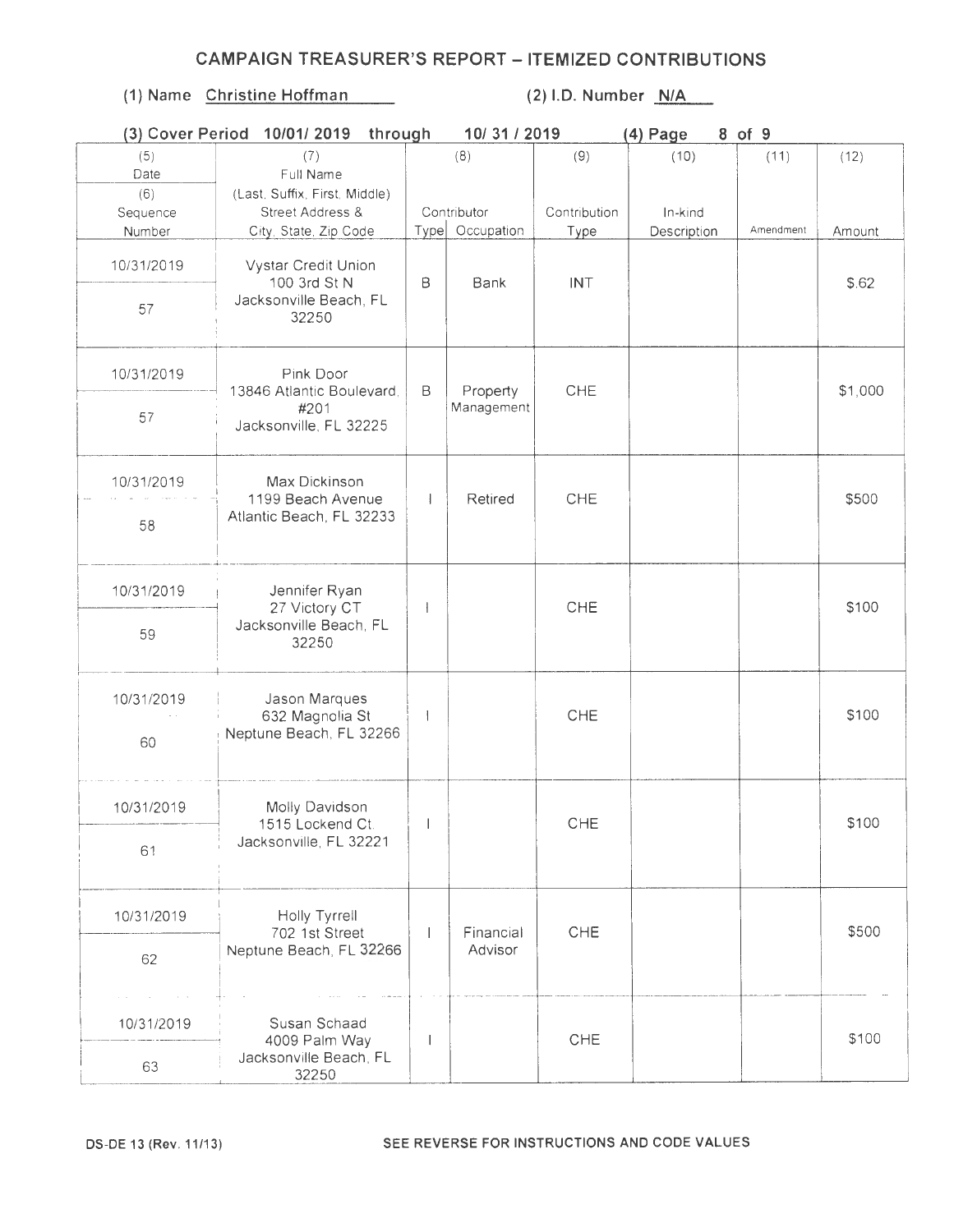# (1) Name Christine Hoffman (2) I.D. Number  $N/A$

(3) Cover Period 10/01/ 2019 through 10/31/2019 (4) Page 9 of 9

| (5)<br>Date                      | (7)<br>Full Name                                                           |              | (8)                       | (9)                  | (10)                   | (11)      | (12)   |
|----------------------------------|----------------------------------------------------------------------------|--------------|---------------------------|----------------------|------------------------|-----------|--------|
| (6)<br>Sequence<br><b>Number</b> | (Last, Suffix, First, Middle)<br>Street Address &<br>City, State, Zip Code | Type         | Contributor<br>Occupation | Contribution<br>Type | In-kind<br>Description | Amendment | Amount |
| 10/31/2019                       | Joel Schuchmann<br>3889 Poinciana Blvd                                     | $\mathbf{I}$ |                           | ${\sf CHE}$          |                        |           | \$100  |
| 64                               | Jacksonville Beach, FL<br>32250                                            |              |                           |                      |                        |           |        |
|                                  |                                                                            |              |                           |                      |                        |           |        |
|                                  |                                                                            |              |                           |                      |                        |           |        |
|                                  |                                                                            |              |                           |                      |                        |           |        |
|                                  |                                                                            |              |                           |                      |                        |           |        |
|                                  |                                                                            |              |                           |                      |                        |           |        |
|                                  |                                                                            |              |                           |                      |                        |           |        |
|                                  |                                                                            |              |                           |                      |                        |           |        |
|                                  |                                                                            |              |                           |                      |                        |           |        |
|                                  |                                                                            |              |                           |                      |                        |           |        |
|                                  |                                                                            |              |                           |                      |                        |           |        |
|                                  |                                                                            |              |                           |                      |                        |           |        |
|                                  |                                                                            |              |                           |                      |                        |           |        |
|                                  |                                                                            |              |                           |                      |                        |           |        |
|                                  | the contract of the common section                                         |              |                           |                      |                        |           |        |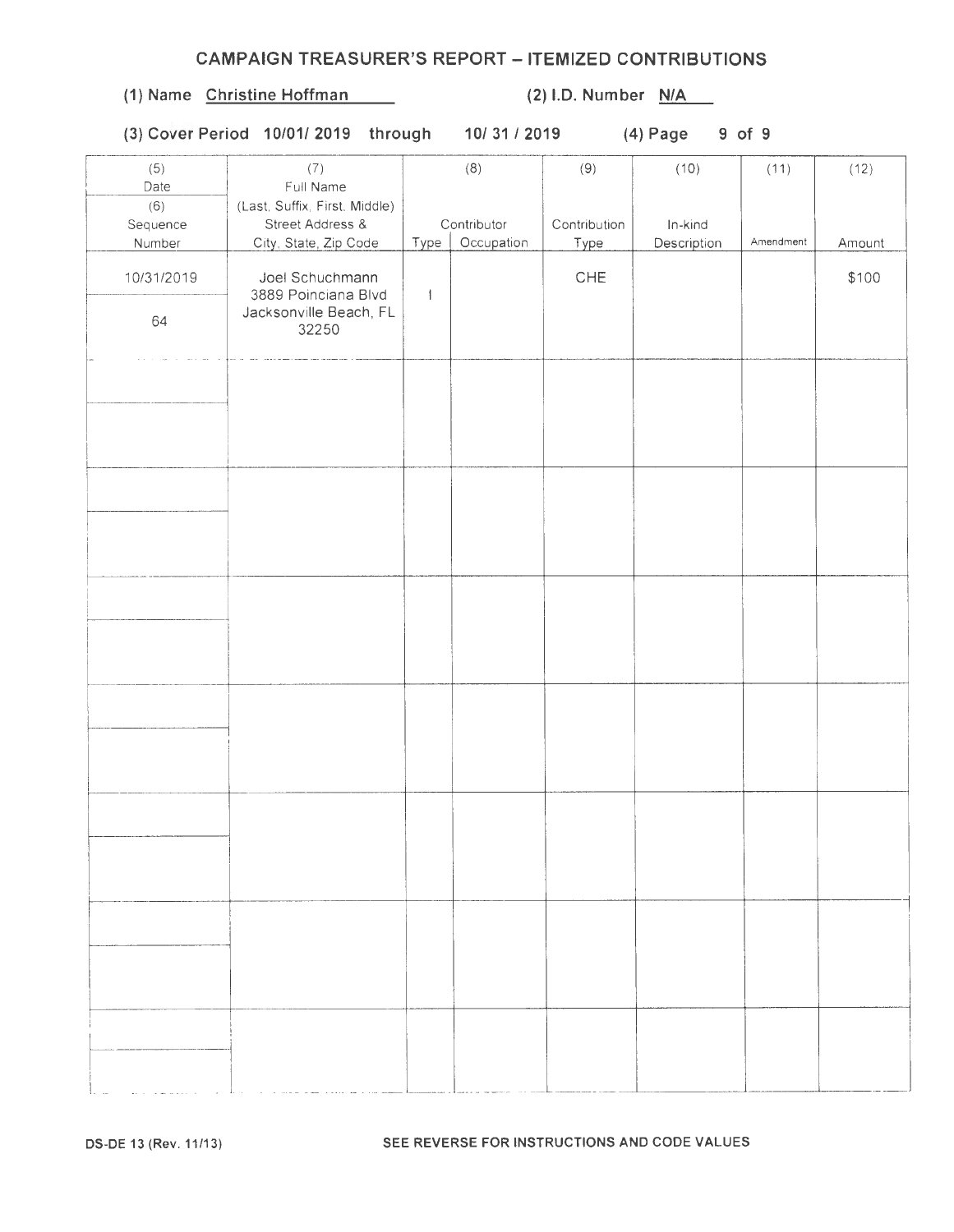CAMPAIGN TREASURER'S REPORT- ITEMIZED EXPENDITURES

(1) Name Christine Hoffman (2) I.D. Number N/A

(3) Cover Period  $\begin{array}{|c|c|c|c|c|c|c|c|c|}\hline \end{array}$  /\_01  $\begin{array}{|c|c|c|c|c|c|c|c|c|}\hline \end{array}$  10  $\begin{array}{|c|c|c|c|c|c|}\hline \end{array}$  31  $\begin{array}{|c|c|c|c|c|}\hline \end{array}$  2019  $\begin{array}{|c|c|c|c|c|}\hline \end{array}$  10  $\begin{array}{|c|c|c|c|c|}\hline \end{array}$  10  $\$ 

| (5)                            | (7)                                                                                            | (8)                                                                 | (9)                 | (10)      | (11)     |
|--------------------------------|------------------------------------------------------------------------------------------------|---------------------------------------------------------------------|---------------------|-----------|----------|
| Date<br>(6) Sequence<br>Number | <b>Full Name</b><br>(Last, Suffix, First, Middle) Street<br>Address &<br>City, State, Zip Code | Purpose<br>(add office sought if<br>contribution to a<br>candidate) | Expenditure<br>Type | Amendment | Amount   |
| 10/3/2019                      | Host Papa<br>1623 Military Road #1013<br>Niagara Falls, NY 14304                               | Web Hosting                                                         | <b>MON</b>          |           | \$24.57  |
| 1                              |                                                                                                |                                                                     |                     |           |          |
| 10/6/2019                      | PayPal<br>2211 N. 1st St.<br>San Jose, CA 95131                                                | Service Fee                                                         | <b>MON</b>          |           | \$3.20   |
| $\overline{c}$                 |                                                                                                |                                                                     |                     |           |          |
| 10/8/2019                      | PayPal<br>2211 N. 1st St.<br>San Jose, CA 95131                                                | Service Fee                                                         | <b>MON</b>          |           | \$23.80  |
| 3                              |                                                                                                |                                                                     |                     |           |          |
| 10/9/2019                      | PayPal<br>2211 N. 1st St.<br>San Jose, CA 95131                                                | Service Fee                                                         | <b>MON</b>          |           | \$21.22  |
| 4                              |                                                                                                |                                                                     |                     |           |          |
| 10/9/2019                      | Harland Clarke<br>15955 La Cantera Parkway<br>San Antonio, TX 78256                            | <b>Bank Checks</b>                                                  | <b>MON</b>          |           | \$9.99   |
| 5                              |                                                                                                |                                                                     |                     |           |          |
| 10/9/2019                      | <b>USPS</b><br>1348 Beach Blvd<br>Jacksonville Beach, FL 32250                                 | Stamps                                                              | <b>MON</b>          |           | \$57.19  |
| 6                              |                                                                                                |                                                                     |                     |           |          |
| 10/10/2019                     | PayPal<br>2211 N. 1st St.<br>San Jose, CA 95131                                                | Service Fee                                                         | <b>MON</b>          |           | \$9.30   |
| $\overline{7}$                 |                                                                                                |                                                                     |                     |           |          |
| 10/12/2019                     | On Target Messaging, LLC<br>11905 Arbor Lake Dr<br>Jacksonville, FL 32225                      | Palm Cards                                                          | <b>MON</b>          |           | \$219.35 |
| 8                              |                                                                                                |                                                                     |                     |           |          |

OS-DE 14 (Rev. 08/03) SEE REVERSE FOR INSTRUCTIONS AND CODE VALUES